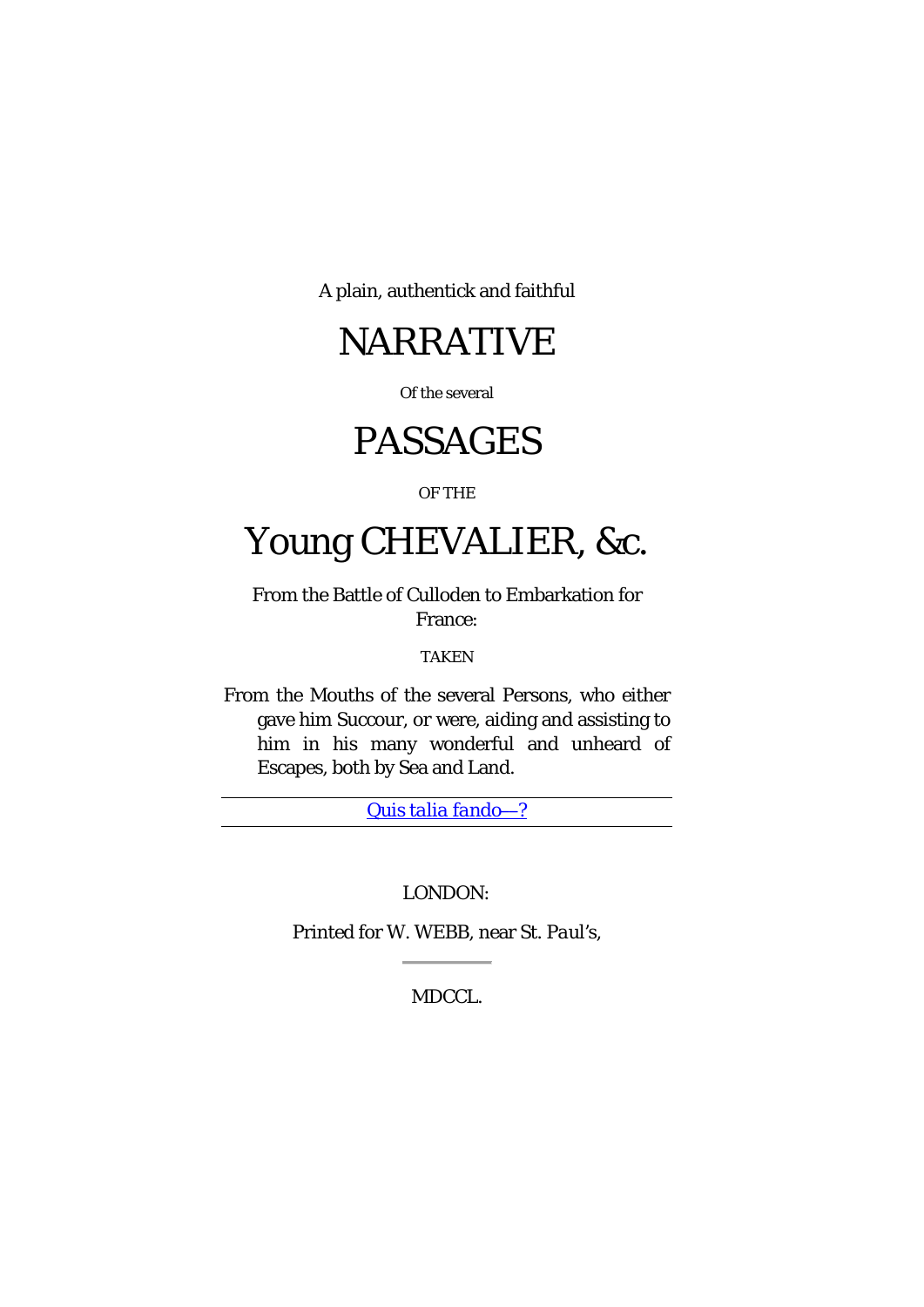A plain, authentick and faithful

## NARRATIVE

Of the several

### PASSAGES

#### OF THE

## Young CHEVALIER, &c.

**THOSE** whose curiosity may lead them to know the THOSE whose curiosity may lead them to know the particulars of the late daring attempt in Scotland; its author's first escape at sea[\\*](#page-1-0) from the English squadron off Brest; his landing[†](#page-1-1) with seven friends[‡](#page-1-2) only in the Highlands; the setting up and success of his standard; his march down into the country; his getting possession of the capital; routing General Cope at Preston; becoming master of Scotland; his march into England with an army consisting of between 4000 and 5000 men; his taking Carlisle; his march to Derby and stopping there; His retreat from Derby to Carlisle, and in that retreat giving a repulse to a detachment of the Duke's forces at Clifton; his crossing the Esk and return to Scotland: The reinforcement he then received from the north, and the intire defeat of General Hawley at Falkirk: His

<span id="page-1-0"></span> <sup>\*</sup> From the Lion man of war.

<span id="page-1-1"></span><sup>†</sup> About the 26th of July 1745

<span id="page-1-2"></span><sup>‡</sup> William Marquis of Tullibardine, elder brother of the Duke of Athol; Sir Thomas Sheridan, Late tutor to the P——, Sir John Macdonald; Col. Strickland; Capt. O Sullivan; Mr George Kelly, a clergyman of the church of England, who escaped several years ago out of the Tower of London to which he had been committed in 1723 as concerned in the Bishop of Rochester's plot; and Mr Æneas Macdonald, a banker at Paris, and brother of Kinlochmoidart. The first and last were Scots, and the other five Irish.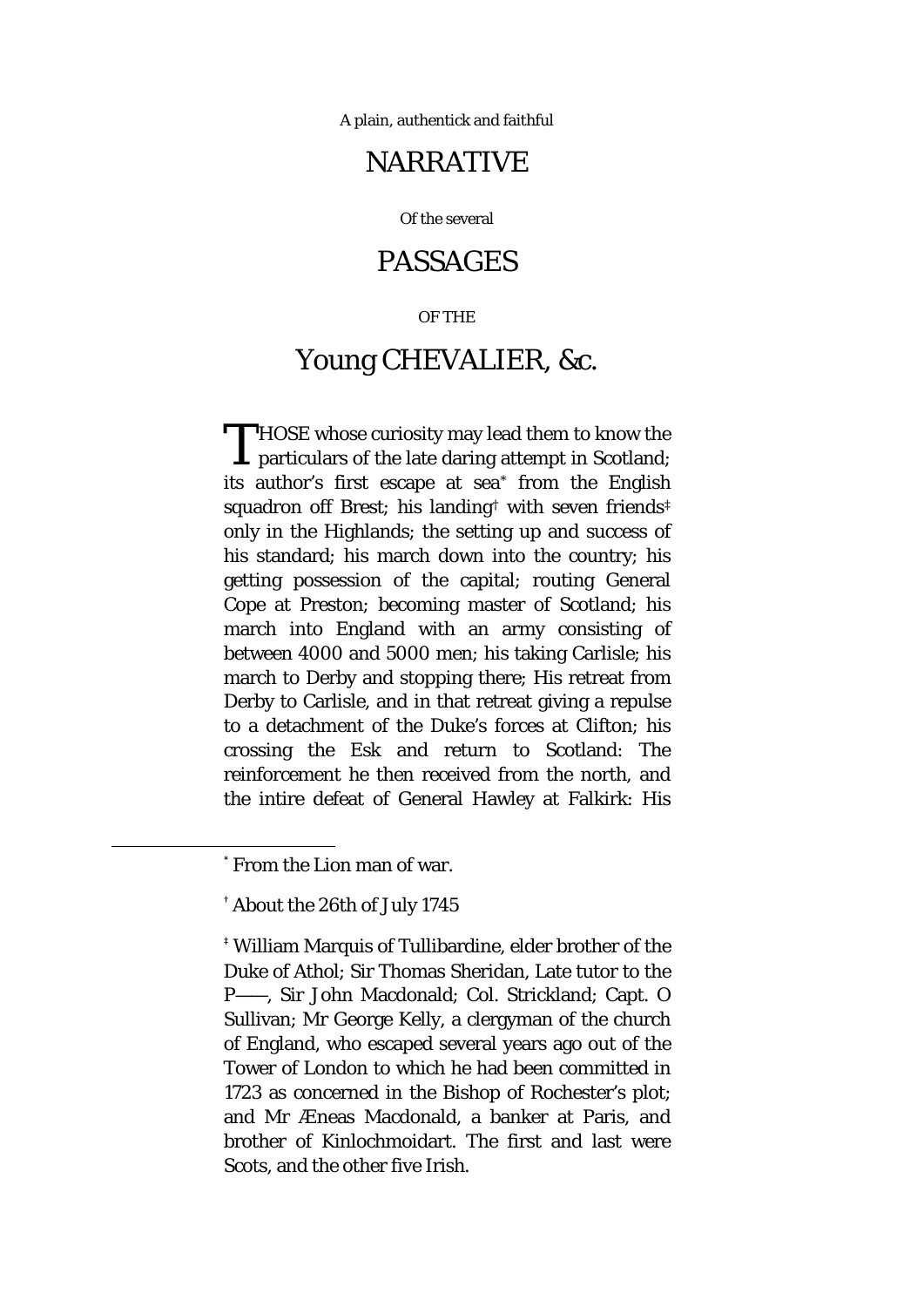farther retreat again from Sterling and the operations in the north till the battle of Culloden inclusive. Whoever, I say, is desirous of being acquainted with the particulars of these important events, need only have recourse to the Scots Magazine, where he will find them fully and distinctly related: So that what the publick seems now greatly to want, for completing the subject, is a genuine account at the .P——'s escape in, and out of Scotland, after the memorable battle of Culloden. To supply this want, is the design of the following narrative; and in order to render it as concise and connected as possible, some of the incidental particulars are thrown into the form of notes.

Various causes having paved the way for the rout of the highlanders at Culloden, on the 16th of April 1746, their leader was forced off the field by some Aid-decamps, particularly Mr Alexander Macleod, by whom he was assured, that nothing now remained for him but to consult his safety.

The P——'s followers were then obliged to bid adieu to their master; who, exchanging his horse, which had been shot through the neck by a musket-ball, retreated with a few chosen friends[\\*,](#page-2-0) by Tordarroch[†,](#page-2-1) Aberardar[‡,](#page-2-2) and Faroline[§](#page-2-3), to Gortulaig[\\*\\*.](#page-2-4) Here he found Lord Lovat; who exhorted him most pathetically to keep up his courage, and remember his ancestor Robert the Bruce, who after eleven battles lost, (he said) by winning the twelfth recovered the

<span id="page-2-0"></span> <sup>\*</sup> Sir Thomas Sheridan, Sir David Murray, Mr Alexander Macleod, (the two last Aid-de-camps) Mess. O Sullivan and O Neille, Mr John Hay, one of the Secretaries; Edward Burk, servant to Mr Macleod; a servant of Mr Hay, and one Allan Macdonald.

<span id="page-2-1"></span><sup>†</sup> Nine miles from Inverness.

<span id="page-2-2"></span><sup>‡</sup> Three miles further, in Macintosh's country.

<span id="page-2-3"></span><sup>§</sup> Five miles more, in Lovat's.

<span id="page-2-4"></span><sup>\*\*</sup> One mile further, the house of Mr Fraser, a steward or factor to Lord Lovat.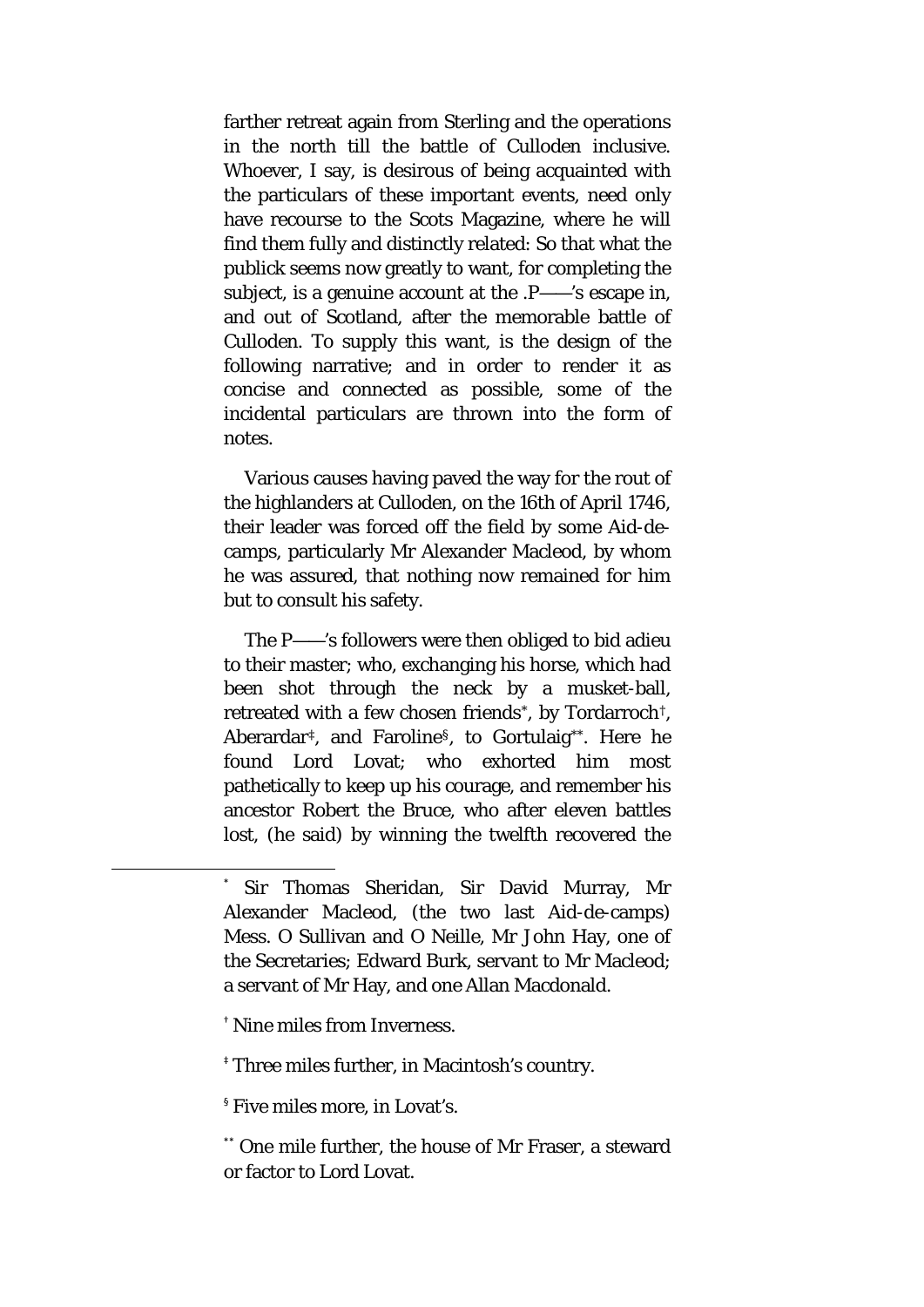kingdom. On the other hand, O Sullivan and O Neille, taking their master aside, begged him to consider the imminent danger, and to listen to no insinuations of another rising.

The P—— set forward about ten at night, and reached Invergary about four or five next morning, the 17th. Tho' this castle was not yet burnt, nor its owner[\\*](#page-3-0) made prisoner; yet the family being absent, it could afford no entertainment. Edward Burk, however, by break of day catched two salmons, which furnished an ample repast. A little wine had been provided for the P——'s use; but this, nor any other good would he ever share in preference to the sharers of his fortune. And now his few attendants are judged too many. He is obliged to part with his dear friends, who retire to Arnaby, retaining only O Sullivan, Allan Macdonald, and Edward Burk for a guide. Setting out about two o'clock, having first exchanged cloaths with his guide, the P—— reaches Donald Cameron's at Glenpean about nine at night. Here having thrown himself upon a bed in his cloaths, (a custom he ever after continued while in Scotland) he met with refreshing sleep, which had long been a stranger to his eyes. Thus recruited, he pursued next day his progress on foot through most rugged and pathless ways, and over almost inaccessible mountains, to the Glen of Morar, or Kinloch-Morar; thence to Glen-Biasdale, or Boradale, in Arisaig, a country of Clanranald's. Here he rested several days, giving and getting intelligence. Mean time he is rejoined by Capt. O Neille, who acquaints him from Sir Thomas Sheridan, that all hopes are lost of reassembling his men, and that he has now nothing left but to get out of the country. To effect this, the highlanders advised his stay on the continent; but O Sullivan and others more effectually urged his moving to the western isles, where he might find more easily a ship to carry him abroad.

Three several messengers reach Donald Macleod in one day, with a summons to attend the P—— at

<span id="page-3-0"></span> <sup>\*</sup> Mr Macdonald of Glengary, long a prisoner in Edinburgh Castle.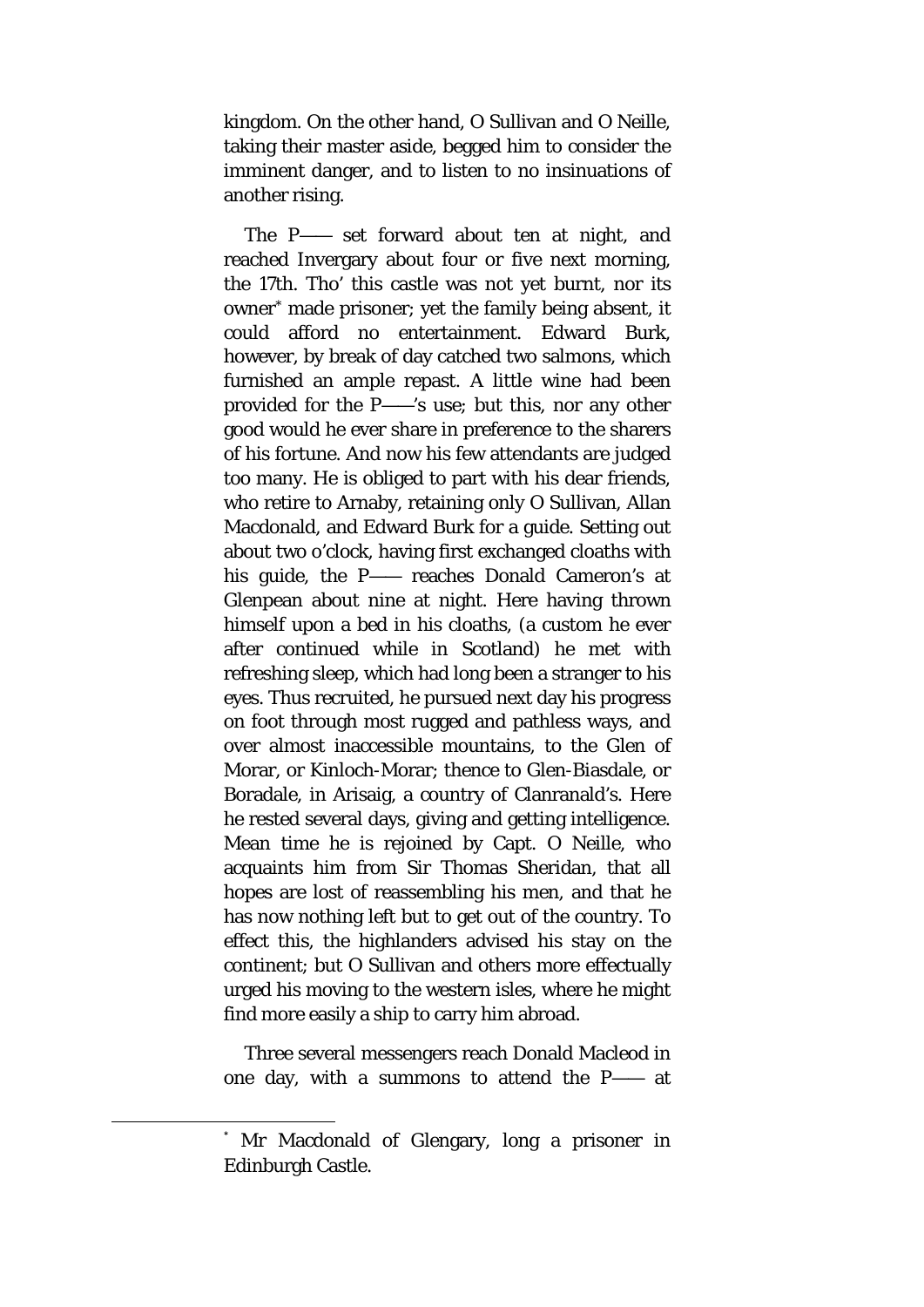Boradale. Donald needed not a second command. As he hasted through a wood, April 20, or 21. he met the P—— alone; who boldly accosted him in these terms. "Are you Donald Macleod of Gualtergil?"[\\*](#page-4-0)—"Yes," answered Donald.—"I am your Prince (resumed the P——). You see my distress: I therefore throw myself into your bosom; do with me what you like." Donald said he was old, and feared he could be of little service; but that he was willing to do what he could. "As you are a good pilot, (said the P——) I desire you may conduct me through the islands to same safer place than this." Donald readily undertook the hazardous task, and quickly procured an eight-oared boat; wherein they imbarked about twilight in the evening of the 26th, at Lochnannuagh in Boradale, being the place where the P—— first landed on the continent of Scotland. The boat contained, besides the P——, O Neille, O Sullivan, Allan Macdonald, Donald Macleod the pilot, between whose knees the P— took his place, and Edward Burk, which last officiated as one of the boatmen. They rowed not far, till overtaken by a violent storm of wind and rain, not unforeseen by the sagacious Donald. When destitute of pump, of compass, and of light, they reeled at their wits end, the author of the perilous voyage would sometimes express his reliance on providence, and at other times would chear their sinking spirits with a highland song. The returning light dispelled their fears with the tempest, and discovered to them Rossinish[†,](#page-4-1) where they landed safely. Here also the P—— was the first to bear a hand at making a fire, and did every thing possible to revive his half-perished crew. The seeming danger had been their safety, and prevented the enemy's pursuit; which was turned on

<span id="page-4-0"></span> <sup>\*</sup> A place in the isle of Sky.

<span id="page-4-1"></span><sup>†</sup> A point or promontory in the N. E. part of Benbecula an island five miles long from E. to W. and three broad from N. to S. belonging to Clanranald, lying between the islands of N, and S. Uist.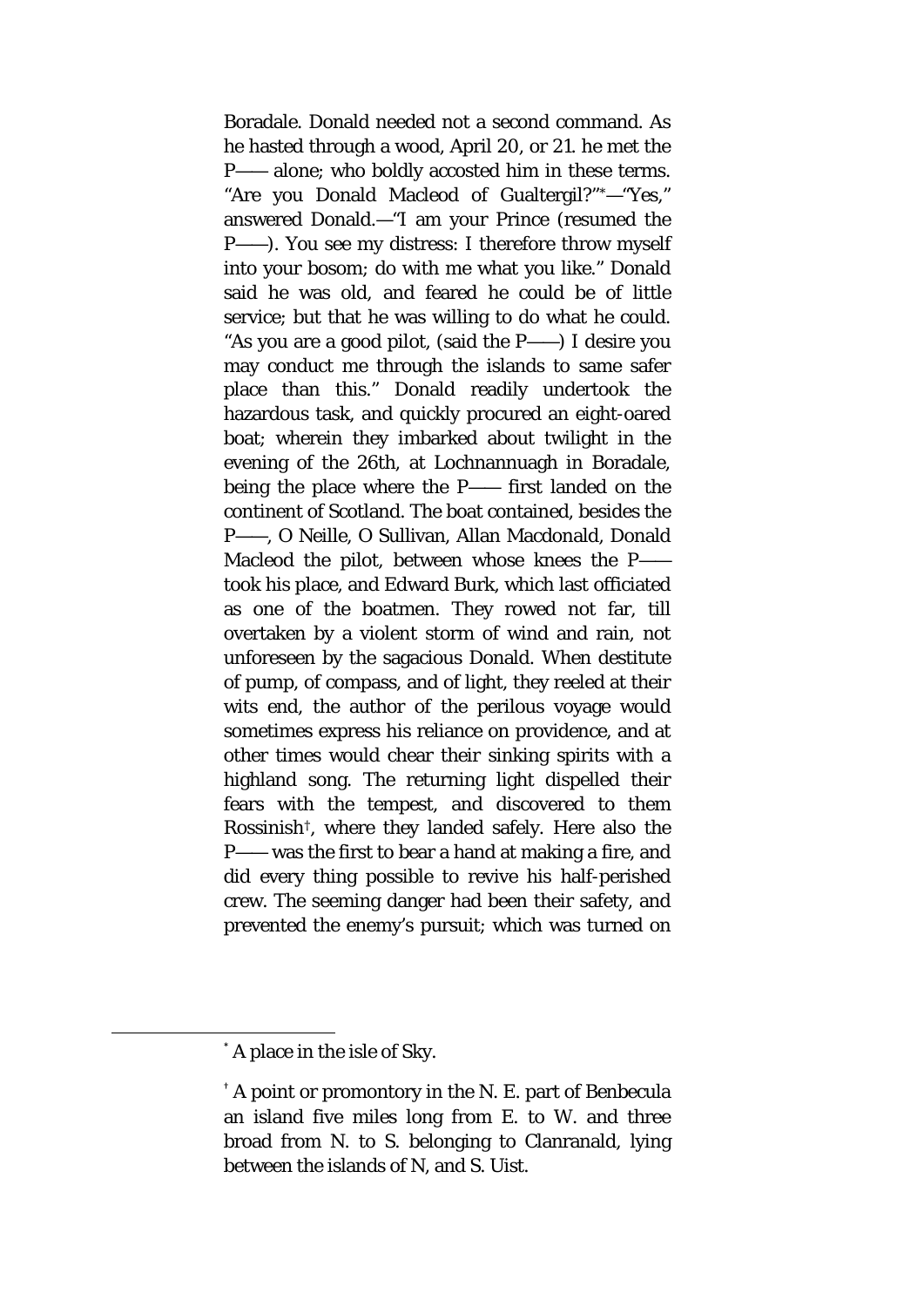the contrary towards St Kilda[\\*,](#page-5-0) the remotest of the western islands of Scotland.

After being weather-bound in Benbecula two days and two nights, the P—— sets sail on the 29th, with his attendants, for Stornway, the chief port of the Lewis[†.](#page-5-1) But, overtaken by another storm, they are fain to put into Scalpay, or Glass, where they land next morning before day; and passing for ship-wrecked merchants, are hospitably entertained by Donald Campbell[‡](#page-5-2) On the 1st of May, Donald Macleod procuring a boat of his friend Campbell, was dispatched to Stornway to freight a vessel for the Orkneys. In two days he sent notice that a ship was ready. The P—— immediately put to sea, and landed on the 4th at Loch Sheffort[§](#page-5-3); from whence, with O Sullivan, O Neille, and his guide, he set out on foot for Stornway. They travelled, or rather wandered, through the hills all night, and on the 5th at noon arrived wet and weary at the point of Arynish, only sixteen miles from where they landed, and about half a mile S. E. of Stornway. From hence the P—— sent for Donald; who brought them immediate refreshments, and conducted them to Lady Kildun's (a

<span id="page-5-0"></span> <sup>\*</sup> Gen. Campbell being dispatched thither, inquired what was become of the young pretender. The inhabitants, who have little other commerce with the world than by paying their rent once a year in solan geese feathers, answered, they had never heard of such a person. There was a rumour, they said, that their Laird (Macleod) had been at war with some great King, and had got the better; which was all they knew of the world's transactions.

<span id="page-5-1"></span><sup>†</sup> The northmost of the western isles, which is about fourteen leagues N. of Benbecula, and belongs to Seafort.

<span id="page-5-2"></span><sup>‡</sup> Tacksman or farmer of the island, which belongs to the Laird of Macleod.

<span id="page-5-3"></span><sup>§</sup> Here Allan Macdonald took his leave, and went for S. **Uist.**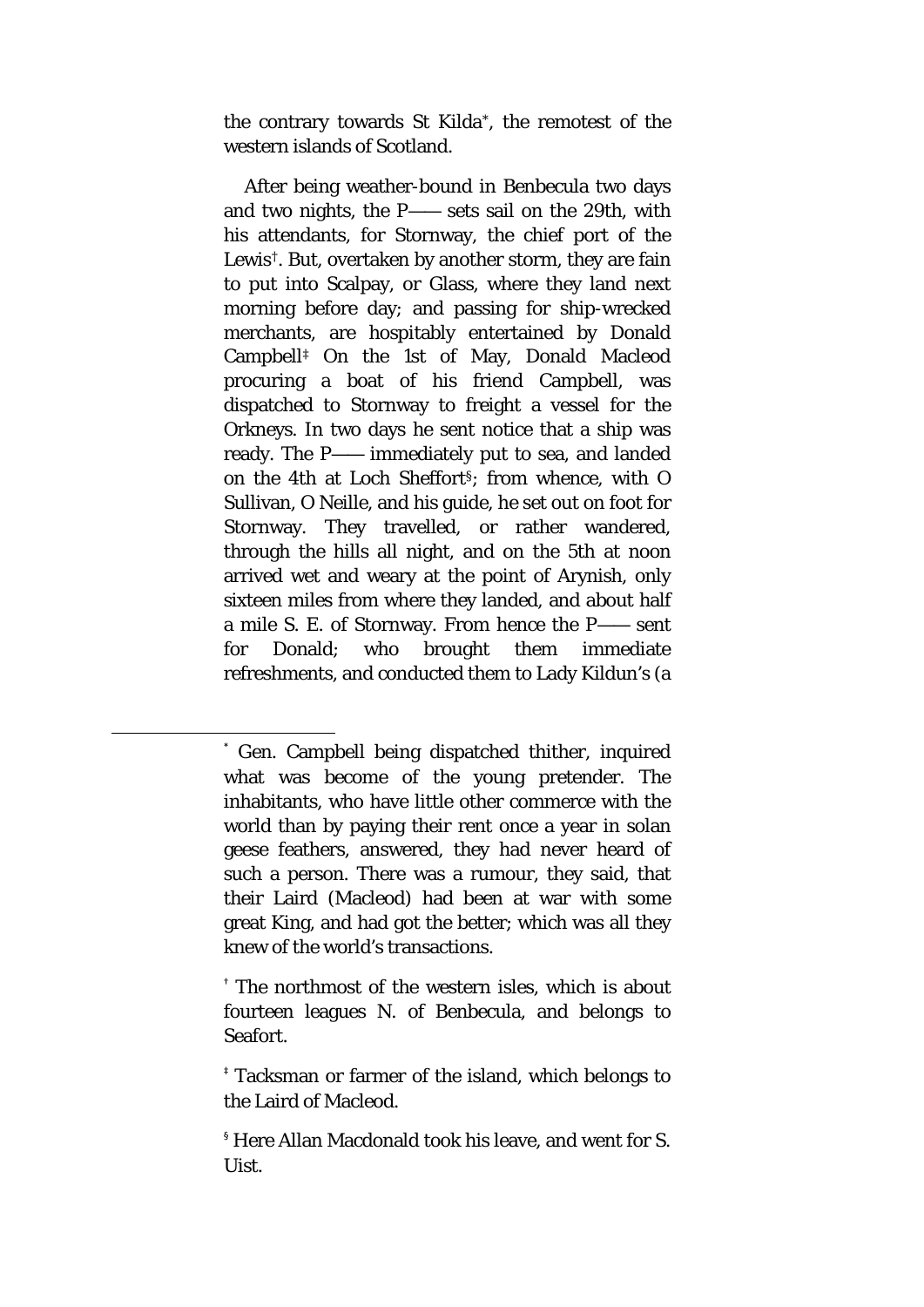Mackenzie) at Arynish, there to wait till every thing should be ready for an imbarkation.

Donald returning to Stornway, was not a little surprised to find the men up in arms, and an imbargo laid on all the shipping. His servant had got drunk, and blabbed for whom the ship was hired; but had insinuated withal, that the P—— was in a condition to make the ship good by foul means, if he could not by fair. This intimation was confirmed by a chain of alarms communicated from a Minister in S. Uist, to his father in the Harris, and thence to another Minister in the Lewis. Donald assured the people they had nothing to fear from the P——'s numbers, any more than the P—— from theirs. Finding it impossible to get the promised ship, he used every endeavour of love and of money to procure a pilot: but in vain. The people of Stornway would risk nothing for the P—'s safety; but begged he would depart for theirs. The P— — therefore, on the 6th, bid adieu to the hospitable Lady Kildun; who furnished him with every refreshment she could. It was first proposed to sail for the Orkneys in the boat they had; but this the crew, now but two in number, not daring to attempt, a resolution was taken to steer southward along the coast in hopes of better success elsewhere. But they were soon driven upon a desert island, called Euirn, or Iffurt[\\*](#page-6-0); where however they spied some fishermen. These taking the P——'s company for a press-gang, fled away as fast as possible, leaving fish and all behind them. The P—— finding a good dinner where he had little expected it, was going to leave money in its place, till he better considered that this justice might raise a dangerous curiosity. In this island they subsisted some days upon the fish they found curing, or the shell-fish that presented themselves at low water, joined to some necessaries the Lady Kildun had afforded them. Thus their entertainment was better than their accommodation. They lodged indeed within the walls of a ruinous hut; but lay upon the bed of

<span id="page-6-0"></span> <sup>\*</sup> About half a mile long, and as much broad, lying twelve miles from Stornway, and a little to the north of Scalpay.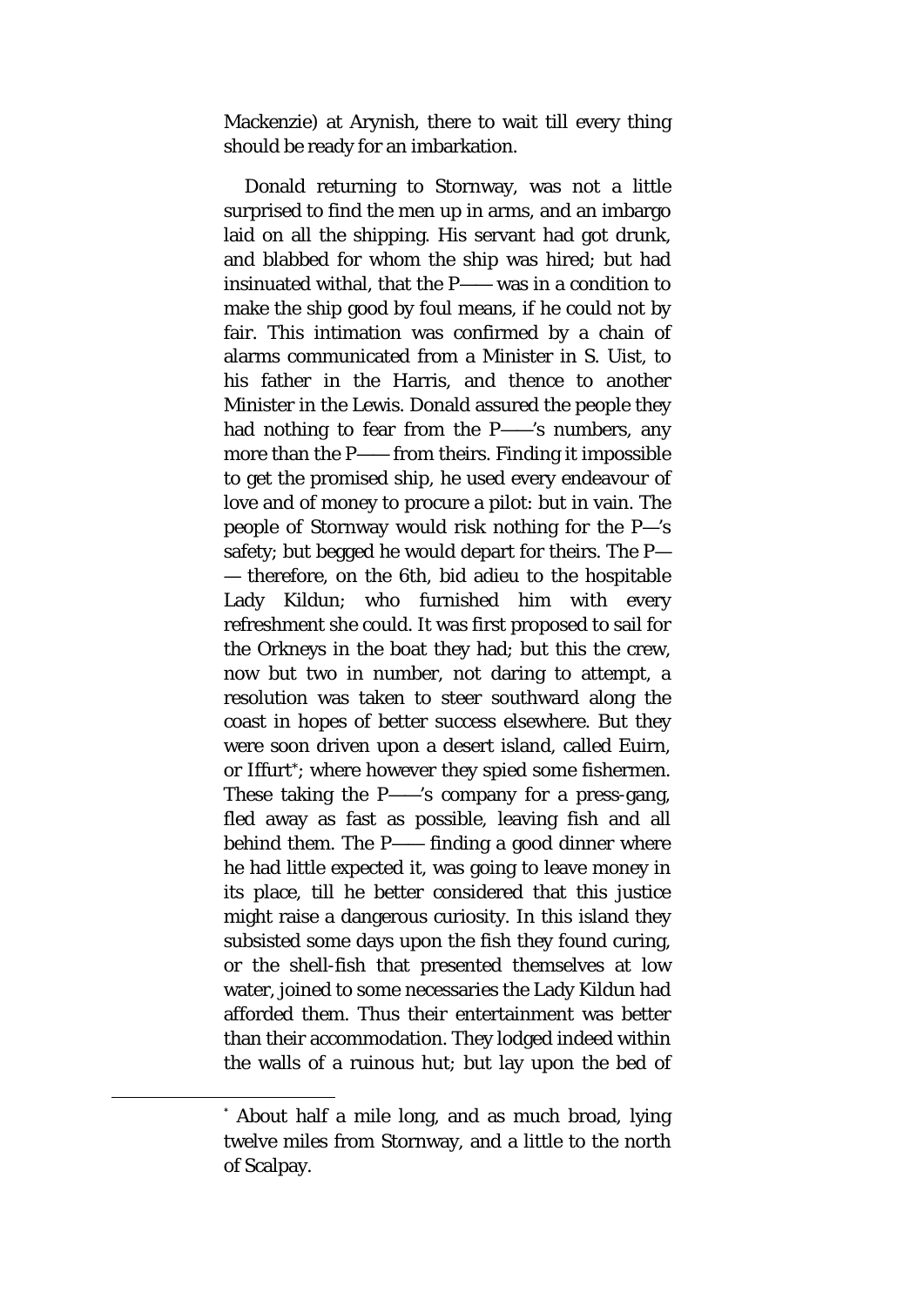nature, under the extended canopy of a sail. The weather growing more favourable in the morning of the 10th, they imbarked for the Harris, and touched at the hospitable farmer's in Scalpay; where they offered money in vain to some men for a better boat. They proceeded therefore in their own, till chased by an English man of war. The P—— seeing the enemy within two musket-shot, orders his men to pull away. "If we escape this danger, (says he) my lads, you shall have a handsome reward; if not, I'll be sunk rather than taken." The large ship, after a vain pursuit of three leagues, found itself becalmed: while the light little skiff soon skimmed out of sight, and got in among the rocks at the point of Roudil in the Harris[\\*.](#page-7-0) Then, keeping close to shore, it sailed to Lochmaddy, and thence to Lockniskiway in Benbecula. In this loch they landed upon the isle of Loch-Seibert, about four after noon of the 11th. Here, it being low water, the P— — assisted a boatman to fill a cog with partans; and, notwithstanding the remonstrances of Donald Macleod, would carry it as his share of the baggage. They trudged on for two miles, without seeing the least appearance of a house. At length, however, they lighted on a hut; into which the P—— was fain to creep on all fours. Edward Burk was therefore employed to heighten the door, by sinking the threshold. In this humble habitation the P—— was waited on by Clanranald and his Lady; who promised him all the service in their power, and made their promises good. After some days stay here, it was judged expedient for the P—— to retire sixteen miles further into the country, as far as the mountain of Curradale, or Coradale, in S. Uist; whither he was conducted by Ranald Macdonald, on the 16th. Donald Macleod had been sent off to the continent, with letters to Lochiel and to Murray, to get the best intelligence he could about all friends, and to bring back money and brandy.

Donald met with Lochiel and Murray at the head of Loch-Arkaig; but got no money from Murray, who said he had none to spare, having only sixty louis-

<span id="page-7-0"></span> <sup>\*</sup> An island belonging to Macleod.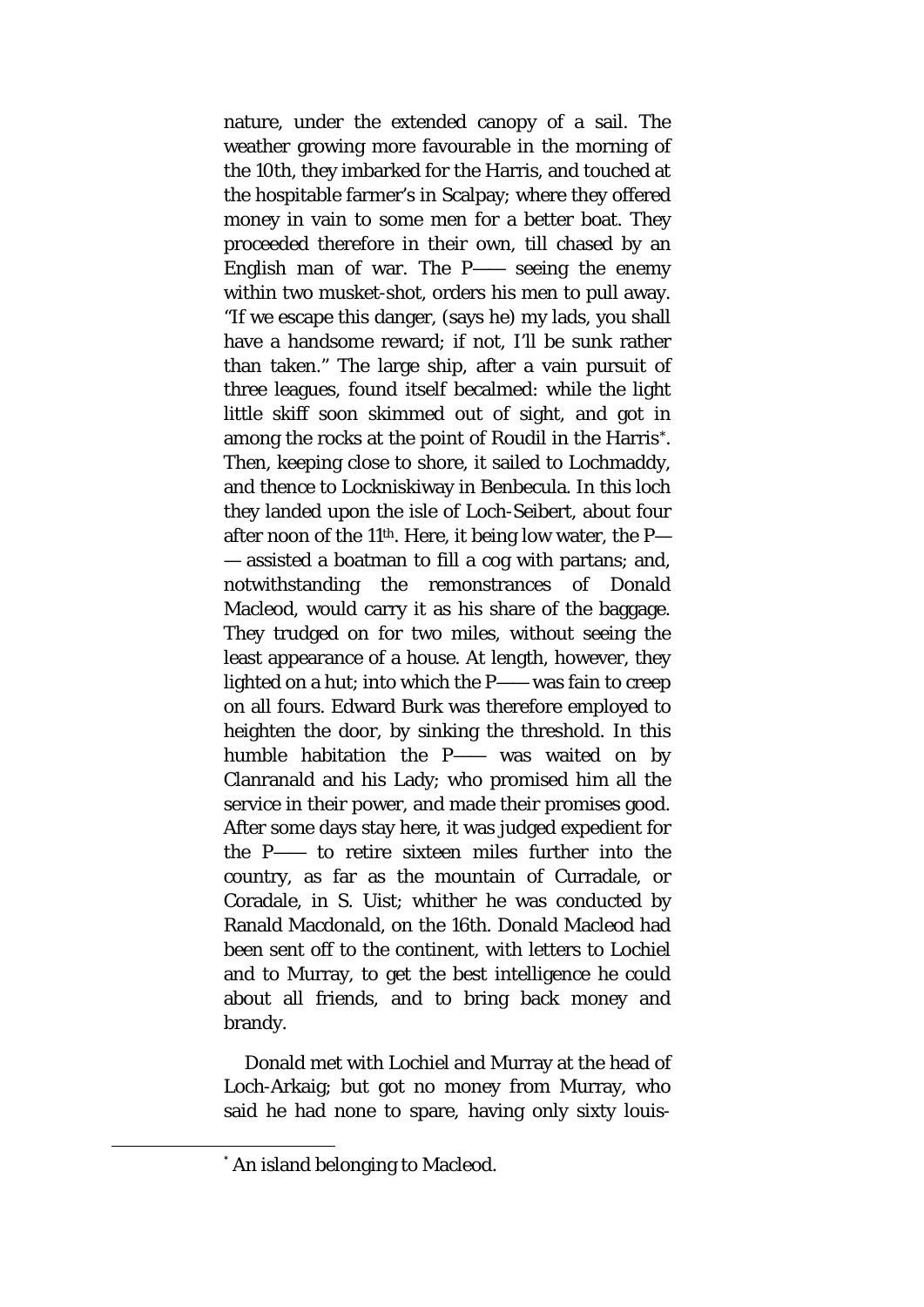d'ors for himself. Having however received the returns of his dispatches, and purchased with difficulty two ankers of brandy, at a guinea each, Donald returned to the P—— at Coradale, after the absence of eighteen days; and rejoiced to find his master in a better pavilion than that he had left him in, tho' perhaps its superior excellence consisted greatly in its portable platform of two cows hides, supported by four moveable pillars of wood. The P——, after a stay of near a month in this retreat, during which time he had diverted his anxieties and subsisted his company by the successive exercises of hunting, fowling and fishing, began to think of shifting the scene of his wanderings, upon receiving intelligence that some militia were landed on Eriska[\\*](#page-8-0) in quest of him. On the 14th of June, therefore, the P——, O Neille, O Sullivan, Edward Burk, and Donald the pilot, sailed from Glen-Coradale, and landed at Ouia or Fovaya[†;](#page-8-1) where they lay four nights, entertained as well as the island could afford, by Ranald Macdonald, who happened to be there grazing his cattle. From hence the P—— set out on the 18th for Rossinish; where the militia-boats cruising around, made him fain to steer his course back to Glen-Coradale. But forced by a storm into Uishness point, (about two miles and a half farther north) in the cleft of a rock called *Achkirside-allich,*  he was glad to take shelter from the winds and the waves. Committing himself however again to their mercy, he safely arrived at Celiestiella, in S. Uist; from whence to Loch Boisdale he moved backwards and forwards some days, according to the appearance and motions of his various enemies.

And now the P——, receiving intelligence, that Capt. Caroline Scot was landed at Kilbride, within less than two miles of him, was reduced to the hard necessity of parting from all the rest of his few attendants, except O Neille; with which vigorous, as

<span id="page-8-0"></span> <sup>\*</sup> An island between Barra and S Uist, about three miles long and one broad, being the first British ground the P—— landed on.

<span id="page-8-1"></span><sup>†</sup> A small island between S. Uist and Benbecula.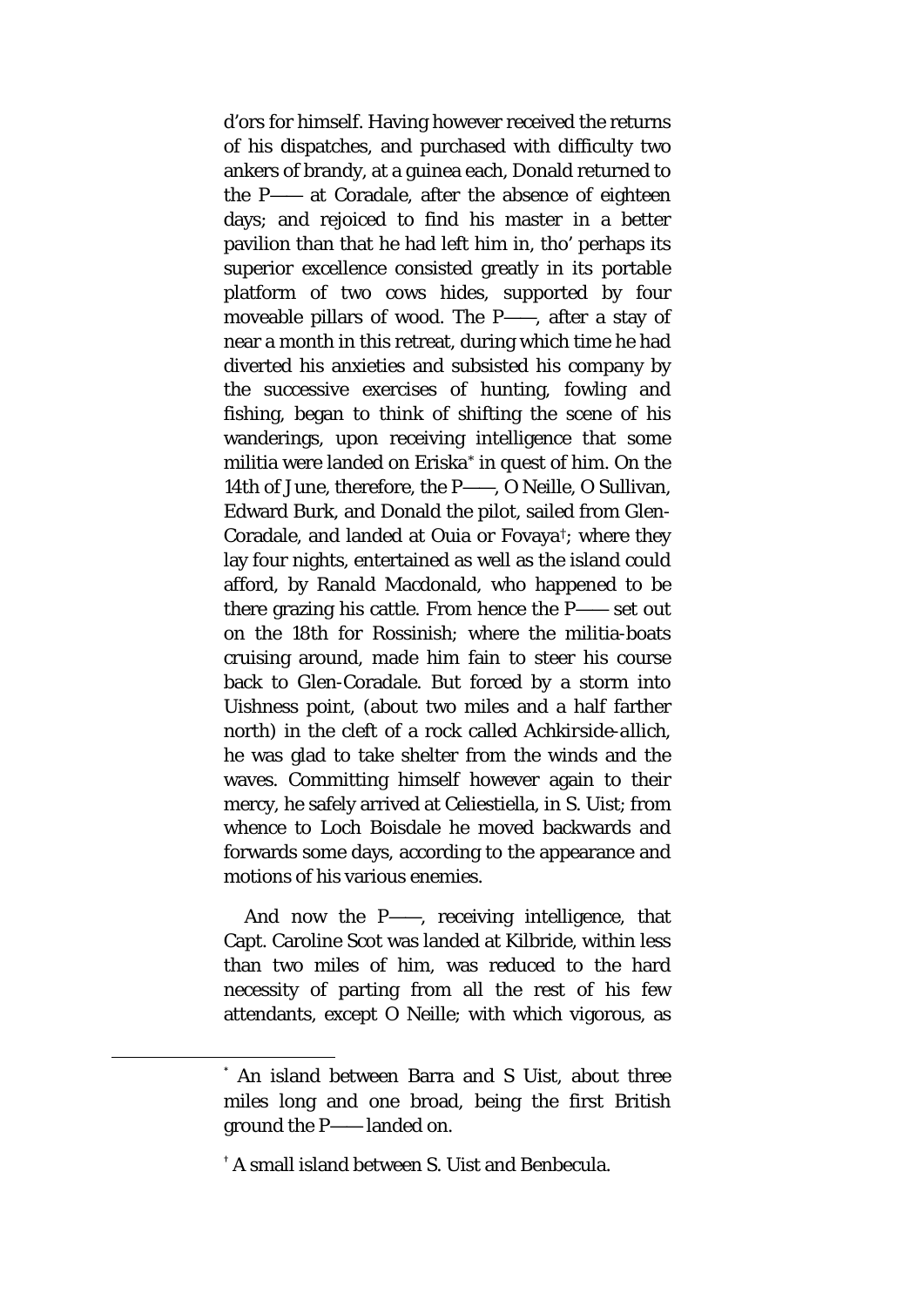well as faithful companion, he betakes himself now, like a roe, to the mountains[\\*](#page-9-0).

<span id="page-9-0"></span> \* The P—— dismissed not his friends without hopes of another meeting; which however poor Donald could never enjoy. Immediately abandoned by all the boatmen but one, he was fain to sink the boat, and to shift as he could for himself*.* This he did till the 5th of July, that he was taken by Allan Mackdonald of Knock in Sky, a Lieutenant, who made two others also prisoners along with him. These three, after being carried some time from place to place, and at last to Applecross bay opposite to the isle of Sky, were there put on board the Furnace, Capt. Ferguson. Donald Macleod was immediately called into the cabin to Gen. Campbell, who examined him very circumstantially.—The General asked him, "If he had been along with the young pretender?"—"Yes, (answered Donald, I winna deny it."—"Do you know (said the General what money was upon that Gentleman's head? No less than 30,000*l*. Sterling; which would have made you and your family happy for ever."—"What then? (replied Donald) what tho' I had gotten it? I could not have enjoyed it two days; conscience would have gotten the better of me: and altho' I could have had all England and Scotland for my pains, I would not have allowed a hair of his head to be touched, if I could have hindered it; since he threw himself under my care."—The General said, he could not blame him; and allowed him to withdraw. Donald was conveyed on ship-board to Tilbury fort, and thence to London; where he was at length discharged out of a messenger's (in whose hands he had been a little time) on the 10th of June 1747; which he declared he would ever after celebrate as the happy day of his deliverance.

As for Edward Burk, after parting from the P——, he went over North-strand to North-Uist, his native country; where he sculked in a hill called *Eval,* near seven weeks; twenty days of which he had no other food than dilse, and lampocks, a shell-fish. For about this time a paper had been read in the kirks, strictly forbidding all persons to give the least sustenance to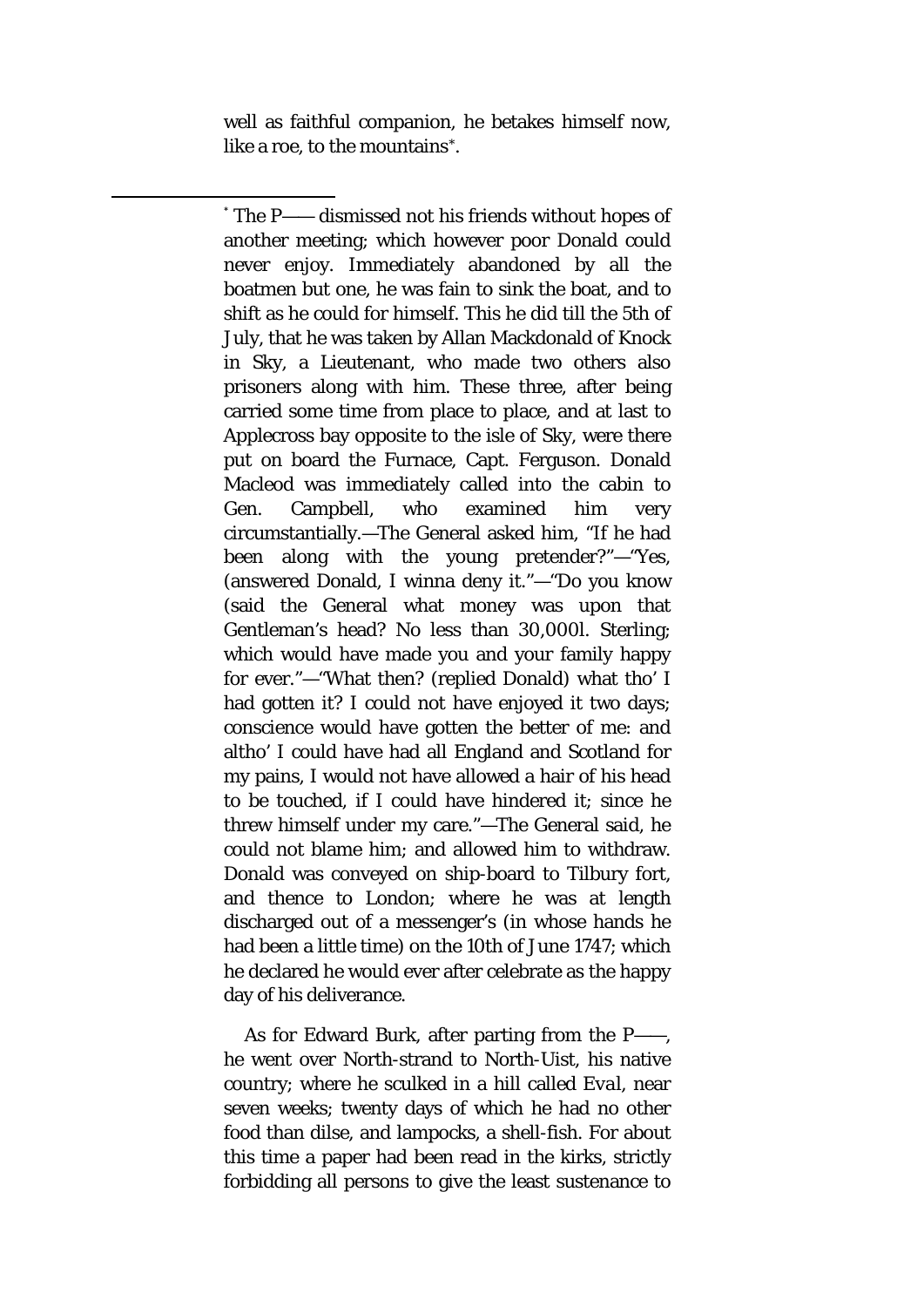The P—— having lain all night on the top of a mountain, gets notice next day, the 18th, that Gen. Campbell is at Bernera[\\*](#page-10-0); and so finds himself surrounded with forces on both the land-sides of him, without any sort of vessel wherein to put to sea. In this perplexity, Capt. O Neille thought of applying to Miss Flora Macdonald[†](#page-10-1), who he knew was then at Milton, her brother's house, in S. Uist, whither she had lately come from the isle of Sky for a visit. Though Miss Macdonald is very justly described by an author, who from her own mouth relates her story, yet, as we can boast the same advantage, for that very reason we dare not use the same freedom with a young Lady, whose modesty is equal to her merit, and consequently to her fame. Besides, it is not our design here to paint characters in a pompous shew of words, which are as justly as generally believed to have no meaning, or one that should offend those they are meant to please. Our sole object is genuine narration, and actions will always speak better than words. This young Lady he intreated to come to his master's aid.

any rebel, upon pain of being deprived of it themselves. After various distresses, occasioned chiefly by this order, he at last was obliged to hide himself in a cave of North-Uist; where he was fed by a shoemaker's wife, in the night. At last, having the good fortune not to be excepted in the general act of grace published in June 1747, he was enabled to purchase a chair, which he has ever since carried in Edinburgh.

 $\overline{a}$ 

<span id="page-10-0"></span>\* An island about two miles long and one broad, lying between North-Uist and the Harris. It belongs to the Laird of Macleod.

<span id="page-10-1"></span>† This young Lady is daughter of Macdonald of Milton, in the isle of Uist, descended from Clanranald's family. Her father died when she was but one year old, leaving her an only brother. Her mother afterwards married Hugh Macdonald of Armadale in the isle of Sky; and has by him two sons and two daughters This Gentleman is esteemed one of the strongest men of the name of Macdonald.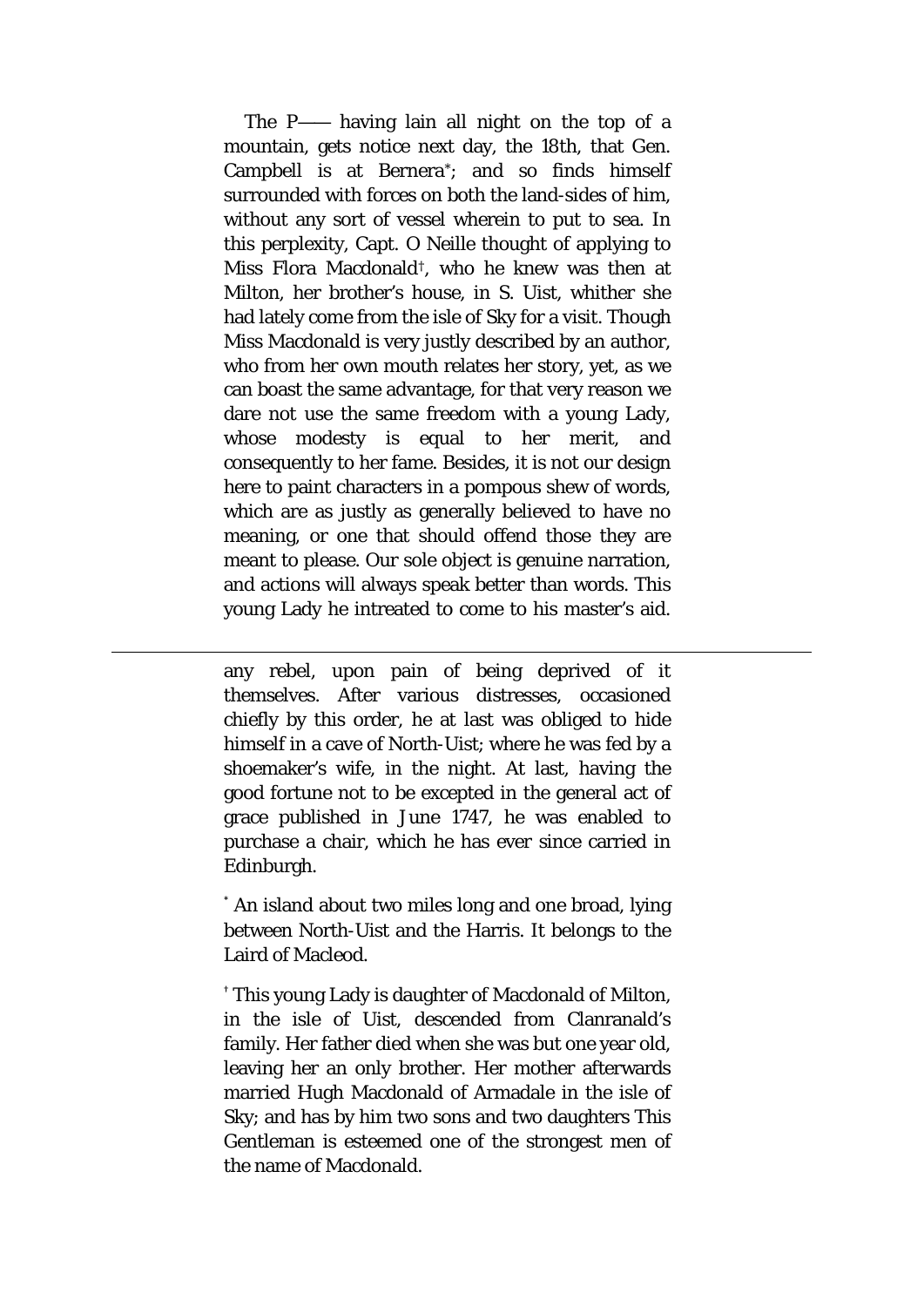She objected at first to the Captain's proposal; but upon his demonstrating the necessity of her immediate going to the P——, who could not come to her, she was prevailed with to set out, taking Neil Macechan[\\*](#page-11-0) with her as a servant. Being conducted by the Captain to the P——, she concerted what was to be done, and presently planned two schemes; that one failing, (as it did) another might be sure of success.

Pursuant therefore to the latter plan, Miss Flora set out for Clanranald's, June 21. in order to get the things necessary for disguising the P——. In going to cross one of the fords, she and her servant, having no passports, are made prisoners by a party of militia. The Lady desiring to see their officer, was told he would not be there till next morning. She then asked his name; and upon their answering, "Mr Macdonald of Armadale," (her stepfather), she chose rather to stay all night than to answer any of their questions. She was detained therefore in the guard-room till Sunday the 21d, that Mr Macdonald arrived. Miss soon removing her step-father's surprise, desired a passport for herself, her man Macechan, and one Betty Burk, (the character the P—— was to assume) whom she begged he would recommend as an excellent spinner, by a letter, to her mother, knowing her great want of such a person.

Having obtained all she desired, Miss proceeded to Clanranald's, where she communicated the design to the Lady; whom she found ready to do all in her power to promote it. Here she spent several days in preparing things, in receiving and returning messages by the trusty O Neille.

The day appointed being come, June 27. Lady Clanranald, Miss Flora, and her man Macechan, were conducted by O Neille to the P——; who, at eight miles distance, waited them with some impatience, and received them with no less courtesy. While supper was preparing, a servant arrived out of breath, with

<span id="page-11-0"></span> <sup>\*</sup> Originally Macdonald, who was educated in France, and was of great use to the P—— in his after wanderings.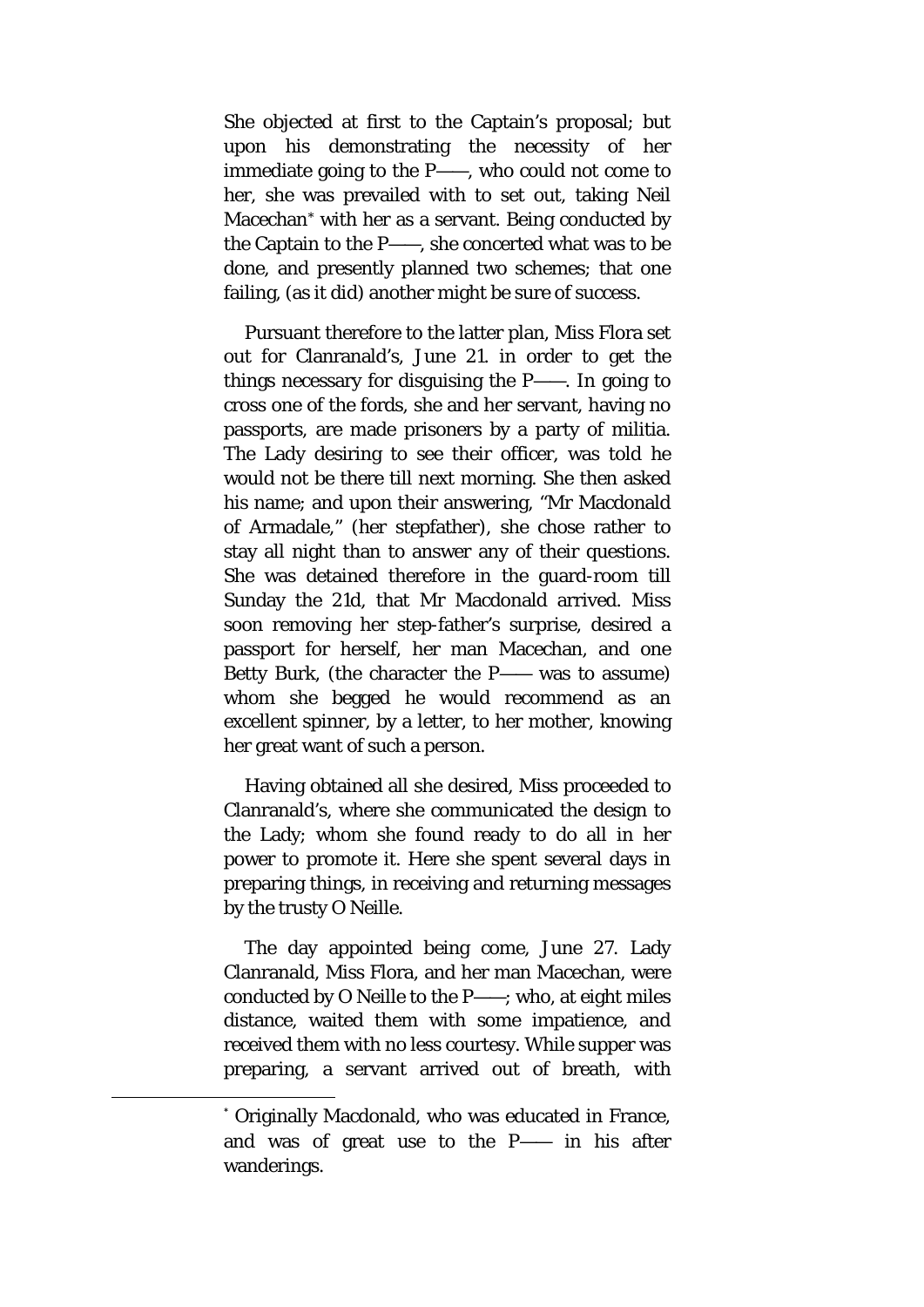intelligence that Capt. Ferguson, with an advanced party of the Campbells, was within two miles of them. Upon which they all hurried into the boat to a farther point; where they passed the night undisturbed. Next morning, the 28th, another servant came in all haste for the Lady Clanranald, whom he informed, that Capt. Ferguson had lain all night in her bed. This news required that Lady's immediate taking leave, and return home: where she was scarce arrived, when Capt. Ferguson began to examine her very strictly. "Where have you been?"—"To see a distressed child."—"Where lives the child? How far," &c.—To all which she answered as she thought fit[\\*.](#page-12-0)

Lady Clanranald being gone, Miss Flora told the P— — it was time to be moving. The faithful O Neille begged hard to go with them. But to this the young Lady would by no means consent; well judging that this single addition to her charge would endanger them all. Prudence therefore getting the better of affection, the Captain was forced to take leave[†](#page-12-1).

<span id="page-12-1"></span>† Mr O Neille, upon parting from the P——, met with O Sullivan; and about two days after, a French cutter of 120 men arrived at S. Uist to carry off the P——. Mr O Sullivan went immediately on board; while Mr O Neile set out in quest of the P——, hoping possibly to find him before he should leave the island. But hearing that the P—— had sailed two days before, he returned, three hours too late; the cutter having taking the benefit of a fair wind to escape the pursuit of two armed wherries that had been dispatched after it. Mr O Neille was soon after taken, and put on board of a man of war; whence he was conveyed to

<span id="page-12-0"></span> <sup>\*</sup> Tho' the Captain could make nothing of the Lady, she was soon after made prisoner, as well as her husband, his brother, Mr Malcolm Macleod, and Roger Macneal of Barra, as also about the same time John Gordon, eldest son of Glenbucket, for reviewing his father's men, tho' he had been totally deprived of sight six years before. All these were carried severally to London, and committed to the custody of a messenger, till discharged in June 1747.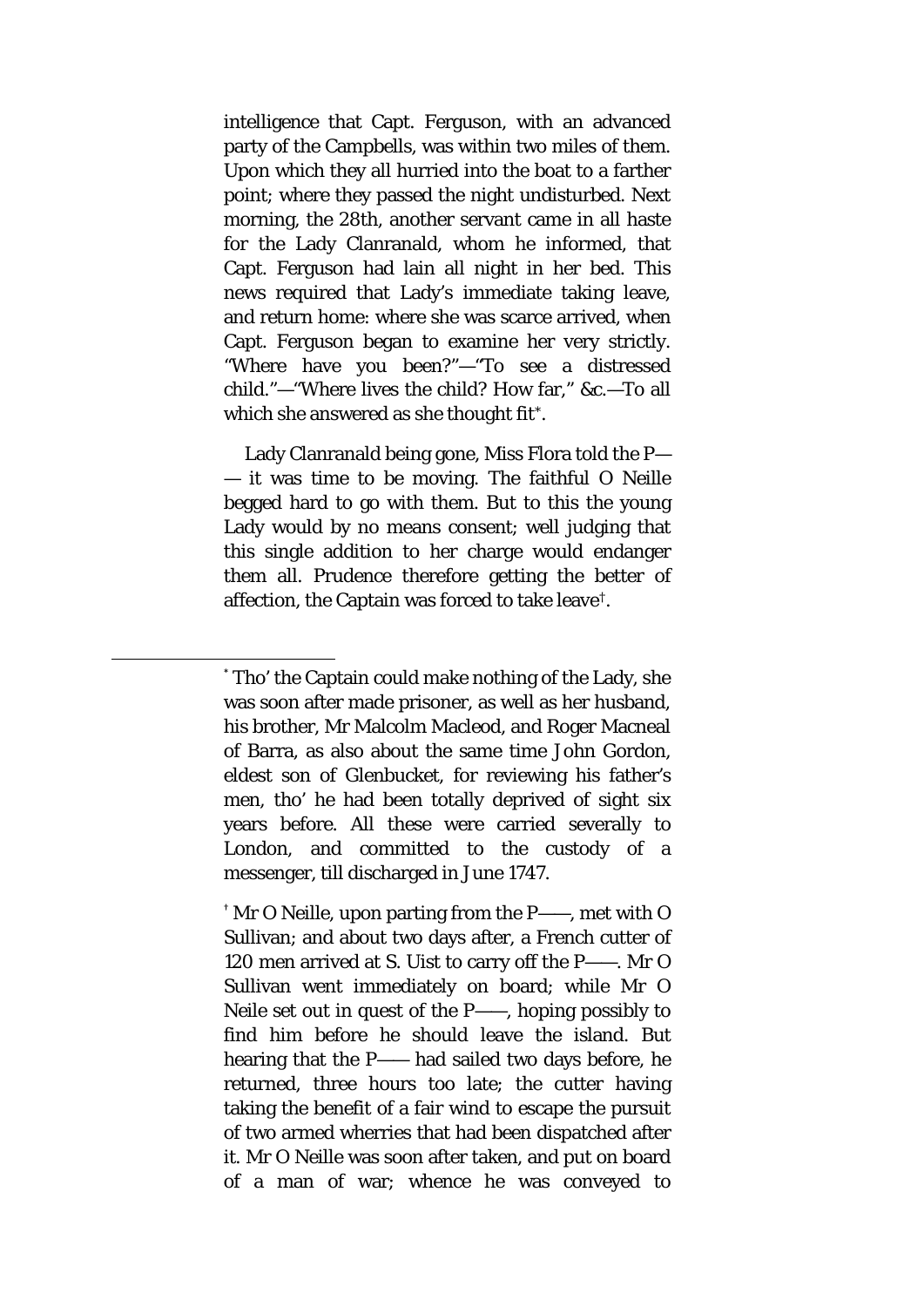The P—— now putting on his female attire, they moved towards the water-side; where a boat lay ready. Here they resolved to wait till night should favour their imbarkation. They had therefore but just made themselves a fire upon a piece of a rock, as well to dry as to warm themselves, when the approach of four wherries full of armed men obliged them to extinguish it in all haste, and to squat themselves down in the heather or heath; where they lay till the enemy passed.

About eight in the evening, June 28. they imbarked, under a serene sky; but had not sailed a league, when the fickle element became tempestuous. The P——, seeing not only his fair guardian apprehensive, but the hardy boatmen themselves express some concern, cheared up their hearts as well as he could, and sung them the *Restoration.* At length Miss Macdonald's fatigue got the better of her fear, and she fell fast asleep in the bottom of the boat. The P—— became now guardian in his turn, and assiduously watched over his sleeping conductress. Tho' a calm returned with the morning, the boatmen, having no compass, were at a loss how to steer; when at last they discovered the point of Waternish, in the west corner of Sky. Here they attempted to land; but found the place possessed by a body of forces, who had also three boats or yawls near the shore. From one of these a man fired at the P——'s, to make it bring to: but this soon pulled away out of reach; the ships of war that were in sight, wanting wind to pursue, and the boats wanting oars to improve the calm. The P—— soon after (being the morning of the 29th) put into a creek, or clift, to rest and refresh the fatigued rowers. But he was quickly obliged to put off again, for fear of a surprise from the alarmed village.

At length the P—— landed safe at Kilbride in Trotternish, about twelve miles N. from the above mentioned point, and just at the foot of the garden of

 $\overline{a}$ 

Edinburgh Castle; and having there been confined some time, he was at length sent abroad according to the cartel, as being a French officer.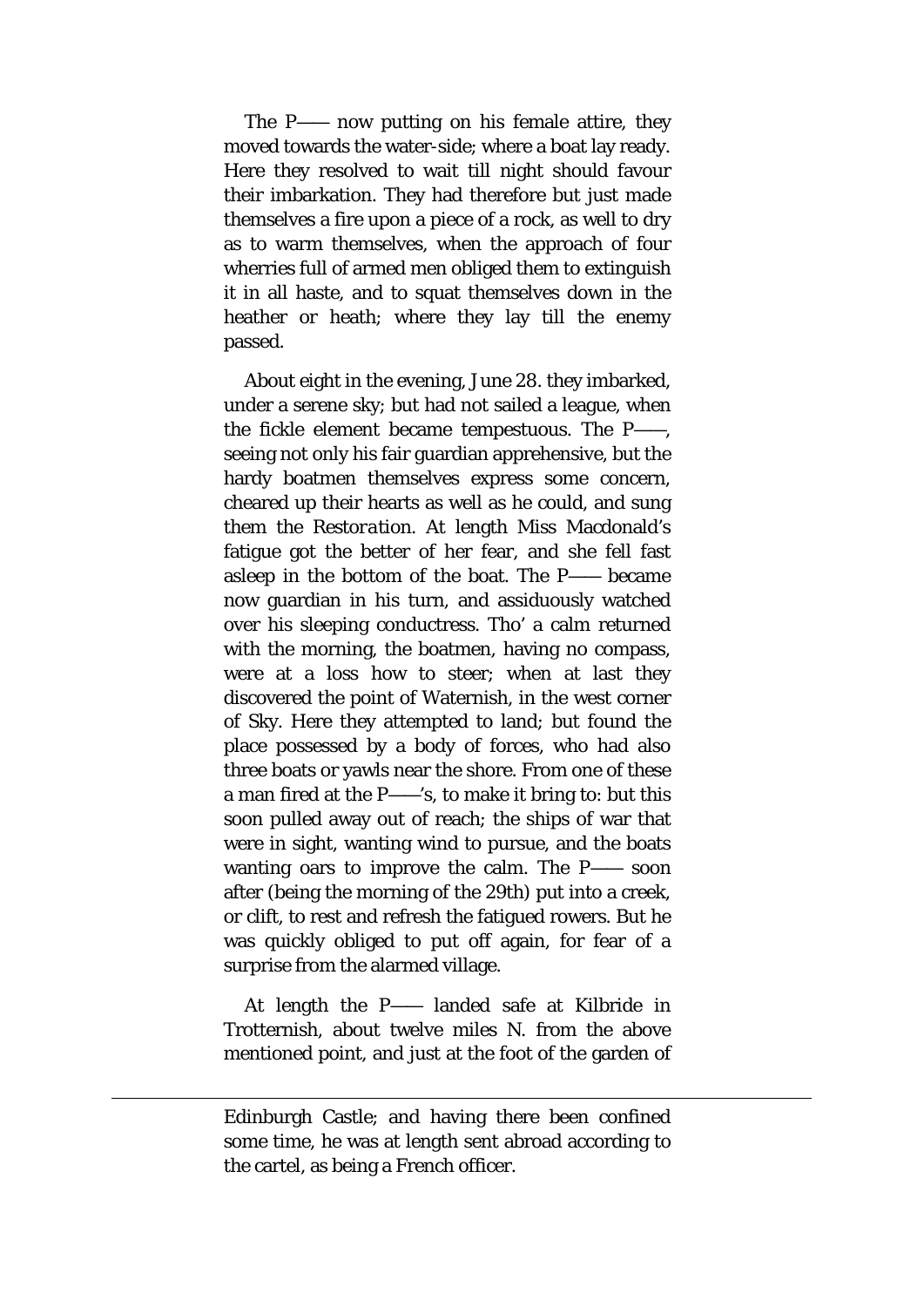Mouggestot. Miss Flora, leaving the P—— at the boat, set out immediately with her servant for Mouggestot, the seat of Sir Alexander Macdonald, who was then elsewhere. But here too she found an officer of militia, in quest of her charge; and had many interrogatories to answer; which the fair traveller did in a manner that gave as little suspicion as satisfaction. But, seizing an opportunity, she acquainted Lady Margaret Macdonald, Sir Alexander's Lady, with the P—'s situation, for which she had prepared her by a preceding message. Her Ladyship, at a loss how to act in so critical a conjuncture, sent off directly an express to Donald Roy Macdonald[\\*](#page-14-0) requiring his immediate attendance. Her Ladyship applied, in the mean time, to Mr Macdonald of Kingsburgh[†,](#page-14-1) who happened to be then in the house, and was walking in dote conference with him when Donald arrived. It was then agreed, that the P—— should be conducted that night to Portree[‡](#page-14-2) by the way of Kingsburgh; that Donald. Roy should ride directly to Portree, and endeavour to find out the old Laird of Rasay, to whose care the P—— was to be intrusted; and that Neil Macechan should return immediately to the P—— upon the shore, inform him of the scheme concerted for his preservation, and direct him to the back of a certain hill, about a mile distant, where he was to wait Kingsburgh for his conductor. Kingsburgh, taking therefore same wine and other refreshments, set out soon after for the place appointed. He had some difficulty at first to find the P——, who however soon made up to him, very briskly, with a thick short cudgel in his hand, and said, "Are you Mr Macdonald of Kingsburgh?"—"Yes, Sir," answered Kingsburgh.—"All is well then, (replied the P——) come, let us be jogging." Mr Macdonald told the P——, he must first partake of the

<span id="page-14-0"></span> <sup>\*</sup> Brother to Balshar in N. Uist. Donald was at a surgeon's house, two miles off, under cure of a wound he had received through his foot at the battle of Culloden.

<span id="page-14-1"></span><sup>†</sup> A relation of Sir Alexander's, and his factor.

<span id="page-14-2"></span><sup>‡</sup> Or King's port, about seven miles from Kingsburgh.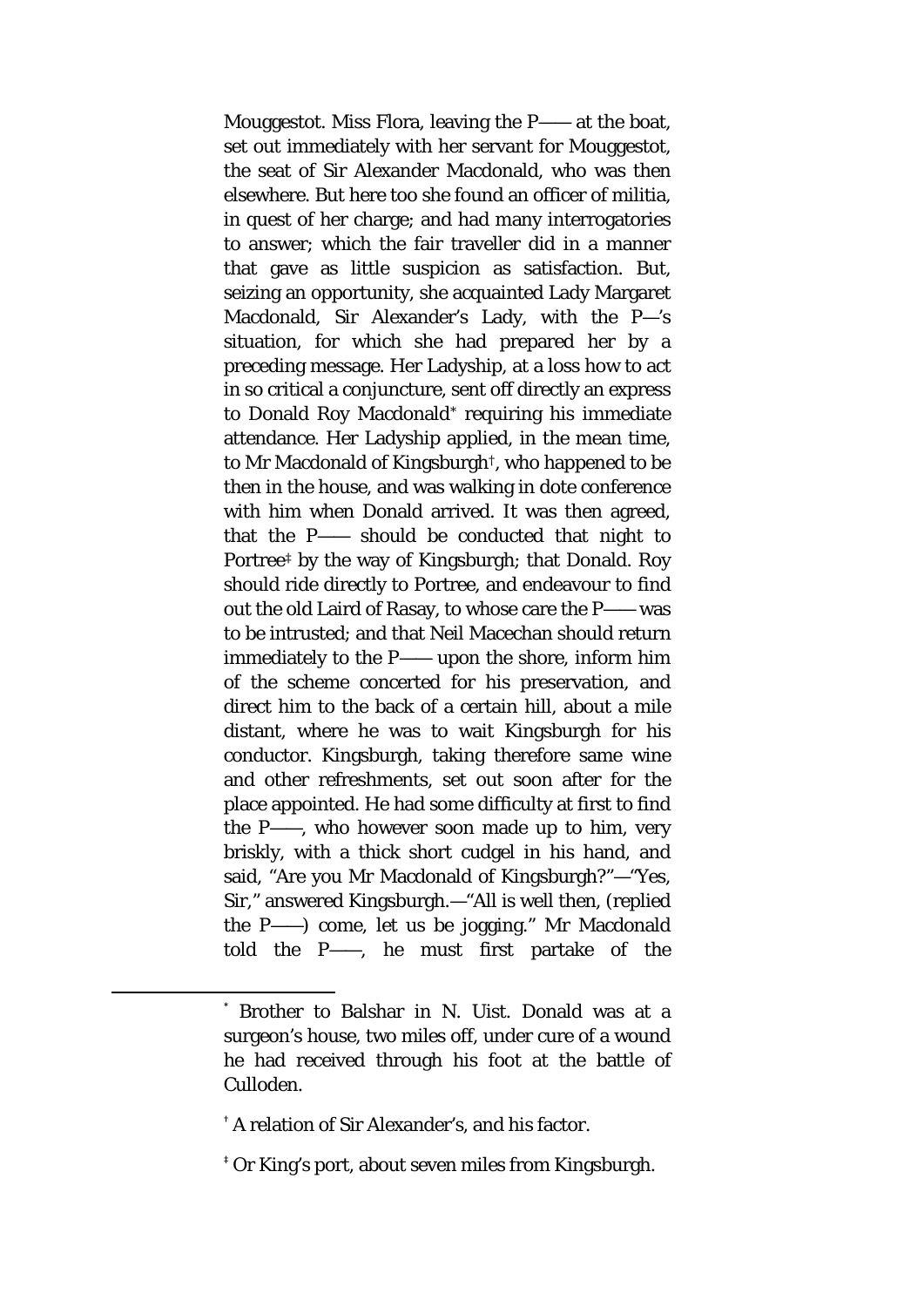refreshment he had brought; which the P— accordingly did, the top of a rock serving for a table. This done, they proceeded together; and, in conversing, Kingsburgh told his fellow-traveller, with no less admiration than joy, that he could recollect: no cause, either of business or duty, for his being at Mouggestot that day. "I'll tell you the cause, (said the P——) Providence sent you thither to take care of me."·— But now they are interrupted by some country-people coming from the kirk. Kingsburgh could no way get rid of their conversation, till at last he said, "O! Sirs, cannot you let alone talking of your worldly affairs on the sabbath, and have patience till another day?" The good people took the pious hint, and moved off. Betty Burk and her companion are no sooner rid of these, than overtaken by Miss Flora and her attendant, who had been also joined by some acquaintances. One of these could not forbear making observations upon the long strides of the great tawdry woman that was walking with Kingsburgh; and in wading a rivulet, the P—— lifted his petticoats so high, that Neil Macechan called to him, for God's sake to take care, else he would discover himself. The P— laughed heartily, and thanked him for his kind concern. Miss Flora however prompted her company to mend their pace, alledging that otherwise they would be benighted. She knew that the P—— and Kingsburgh were soon to turn out of the common road by a rout it was not proper the people with her should see. The riders therefore soon lost sight of these two on foot; who turned over the hills S. S. E. till they arrived at Kingsburgh's, about eleven at night on Sunday June 29. having walked seven long miles, in almost constant rain. Miss Macdonald arrived about the same time, having parted from her company by the way.

Lady Kingsburgh, not expecting her husband home, was going to bed, when she was informed, that Kingsburgh was come, with Milton's daughter, and a great odd-like woman, whom he had also carried into the hall with him. The Lady had scarce got this news, when Kingsburgh entered the room, bid her dress again as fast as possible, get presently some supper, and soon after introduced her to her guests. The P——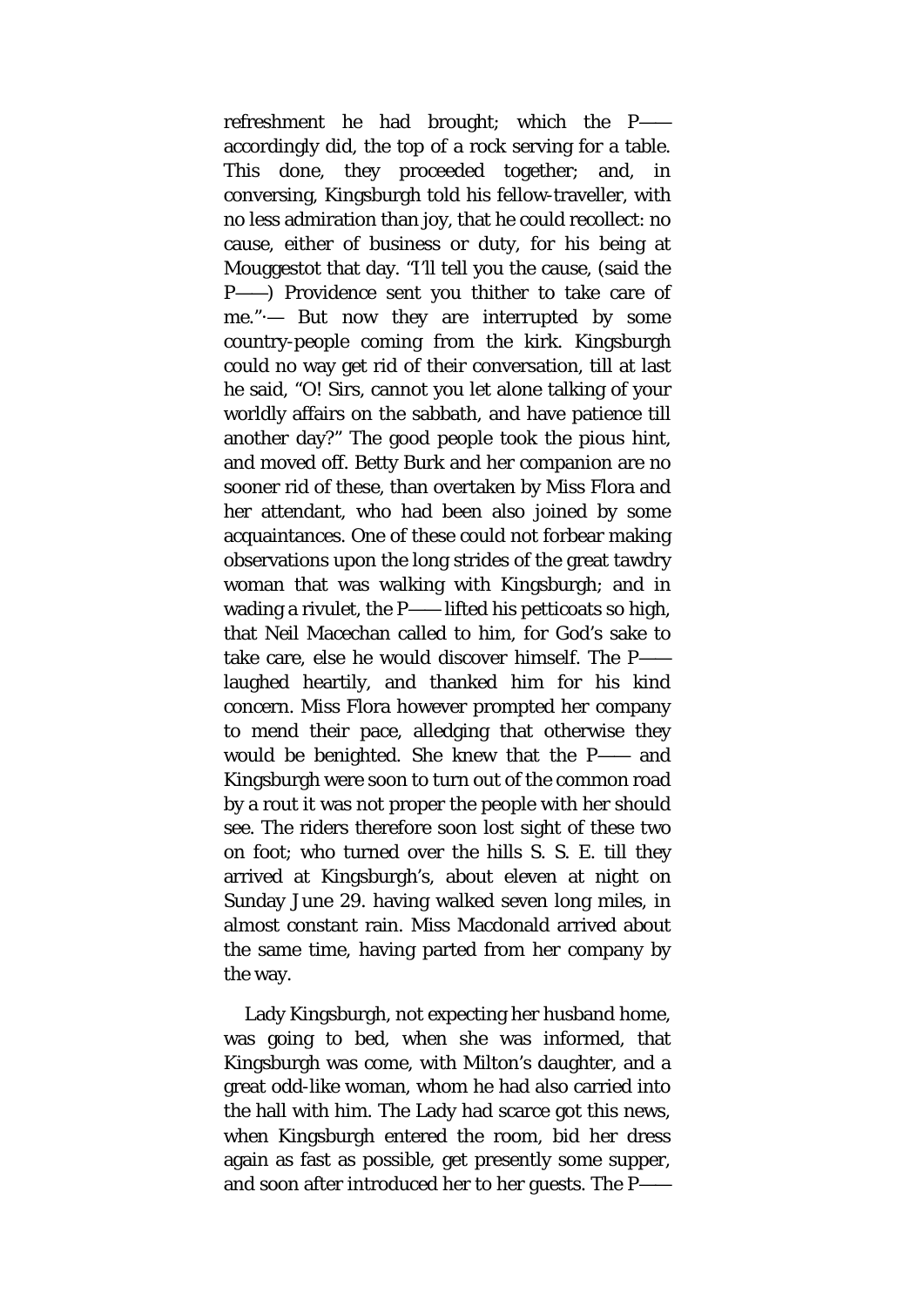, after making a hearty supper, and smoking a pipe, an antidote he had learned against the tooth-ach, went to bed. Lady Kingsburgh then begged of Miss Flora*,* what she knew of the P——'s adventures. The story concluded, the Lady asked, what has become of the boatmen who brought them over? Upon being told of their return to S. Uist, "That was wrong, (said she) Flora you should have kept them on this side for some time at least, till the P—— had got further from his pursuers." Miss told, she had taken an oath of the boatmen at parting. "What signifies that? (replied the Lady) the threats of torture will force a confession." Which happened exactly to the sagacious Lady's conjecture. This hint made Miss Flora the more readily join Kingsburgh next day in advising the P— to lay aside his female dress. Kingsburgh took care to send a message that very night to Donald Roy, acquainting him, that Miss Flora being weary, could not make out Portree, as appointed, but was to sleep all night at Kingsburgh; and desiring Donald to provide a boat against next day to carry her to her mother's in Sky, Miss Flora chusing rather a sail than a journey.

The P—— having slept about nine or ten hours, (thrice as long as was usual with him in his wanderings) Miss Macdonald prevailed with Kingsburgh to wake him, for fear of a pursuit. Kingsburgh then asked the P——, how he had rested? "Never better in my life, (said the P——) 'tis long since I slept in a bed before." Kingsburgh then begged leave to tell the P——, it was high time to be preparing for another march; that tho' it would be proper for him to go away in the dress he came in, "Yet, (says he) Sir, as you are a very bad *pretender*, and the rumour of your disguise may have taken air, I think it adviseable for you to reassume your proper dress; and, if you will stop at the entrance of the wood on yonder hill, I shall take care to bring you thither every thing necessary for that purpose." The P—— thanked his good landlord, and approved the proposal. While the P— was dressing, Kingsburgh used the freedom to ask him, if he suspected treachery in Lord George Murray. To which the P——, answered, he did not. When the P—— had dressed himself as well as he could, the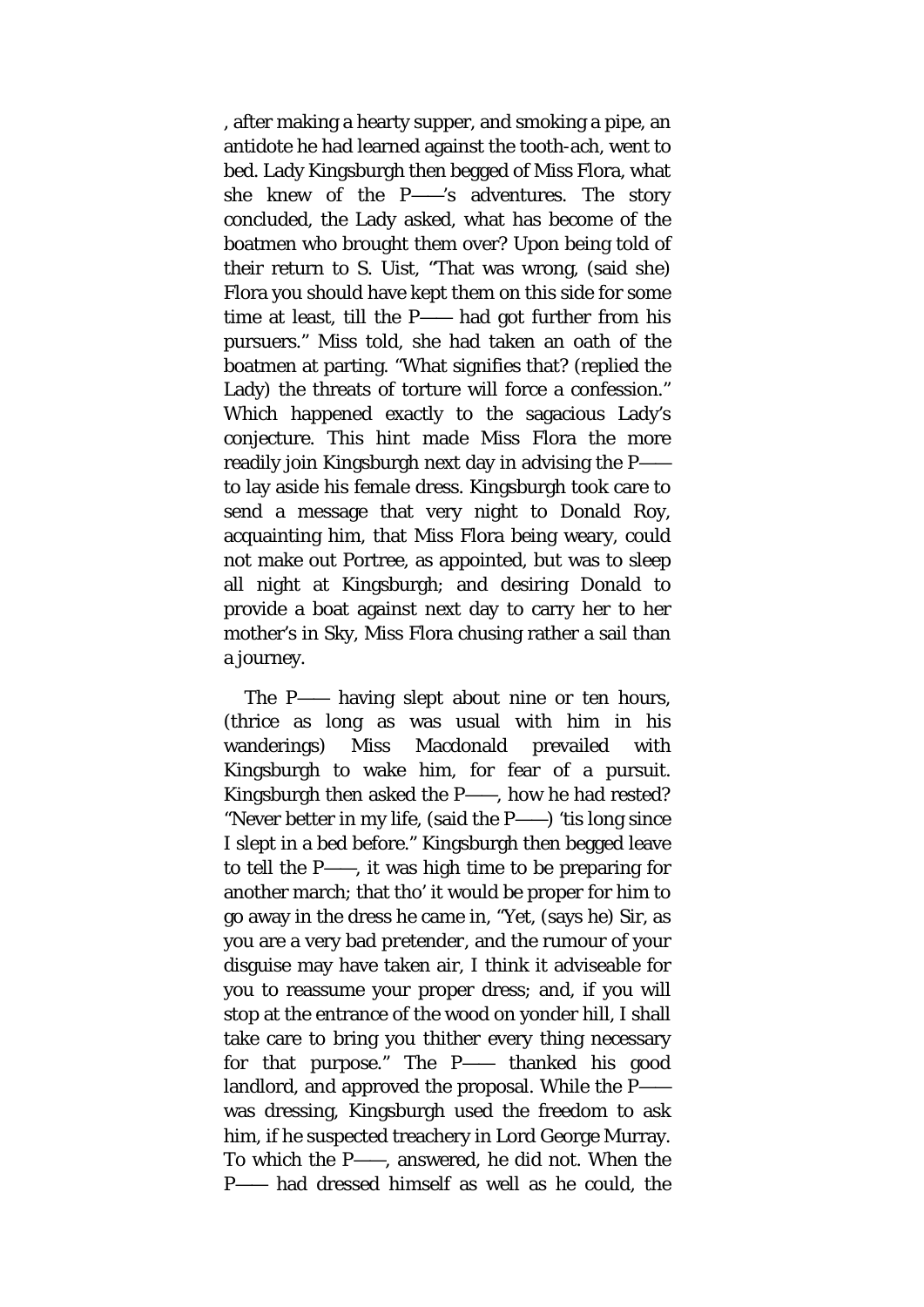Ladies were called in to pin his gown and cap. Upon Lady Kingsburgh's signifying a desire to have a lock of his hair, the P—— laid hi $\sim$  head in Miss Flora's lap, and bid her cut off a little; of which she gave one half to the Lady, and reserved the other to herself.

The P—— having breakfasted, asked a snuff of Lady Kingsburgh; who took that opportunity of prevailing with him to accept of a silver snuff-box. The P— then took leave of his kind landlady, thanking her very courteously for all her civilities. The exchange of dress was performed at the place appointed, and the P— grasped once more the *claymore* instead of the distaff[\\*.](#page-17-0) And now the P—— had to bid adieu to his faithful Kingsburgh, whom he embraced in his arms, assuring him in the warmest manner, that he would never forget his services. Tears fell from the eyes of both, and some drops of blood from the P——'s nose. Kingsburgh was alarmed at seeing the blood; but the P—— told the good man, this was usual with him at parting from dear friends[†.](#page-17-1)

<span id="page-17-0"></span> <sup>\*</sup> The female attire was deposited in the heart of a bush, and afterwards carried to Kingsburgh's house; where, upon the alarm of a search, it was burnt, except only the gown, which Kingsburgh's daughter insisted on saving, as a precious relick and pattern. It was of a stamped linen, with a purple sprig.

<span id="page-17-1"></span> $^{\dagger}$  About six or eight days after the P—— left Sky, Capt., Ferguson followed him in hot pursuit; and from the boatmen at or in their return to S. Uist, having extorted an exact description of the gown and dress the P—— had wore, he first went to Sir Alexander Macdonald's; where, after a strict search, hearing only of Miss Flora Macdonald, he thence proceeded in all haste to Kingsburgh; where he examined every person with the utmost exactness, He asked Kingsburgh, where Miss Macdonald, and the person who was with her in woman's cloaths, had lain? Kingsburgh answered, He knew where Miss Flora had lain; but as for servants, he never asked any questions about them. The Captain then asked Lady Kingsburgh, Whether she had laid the young pretender and Miss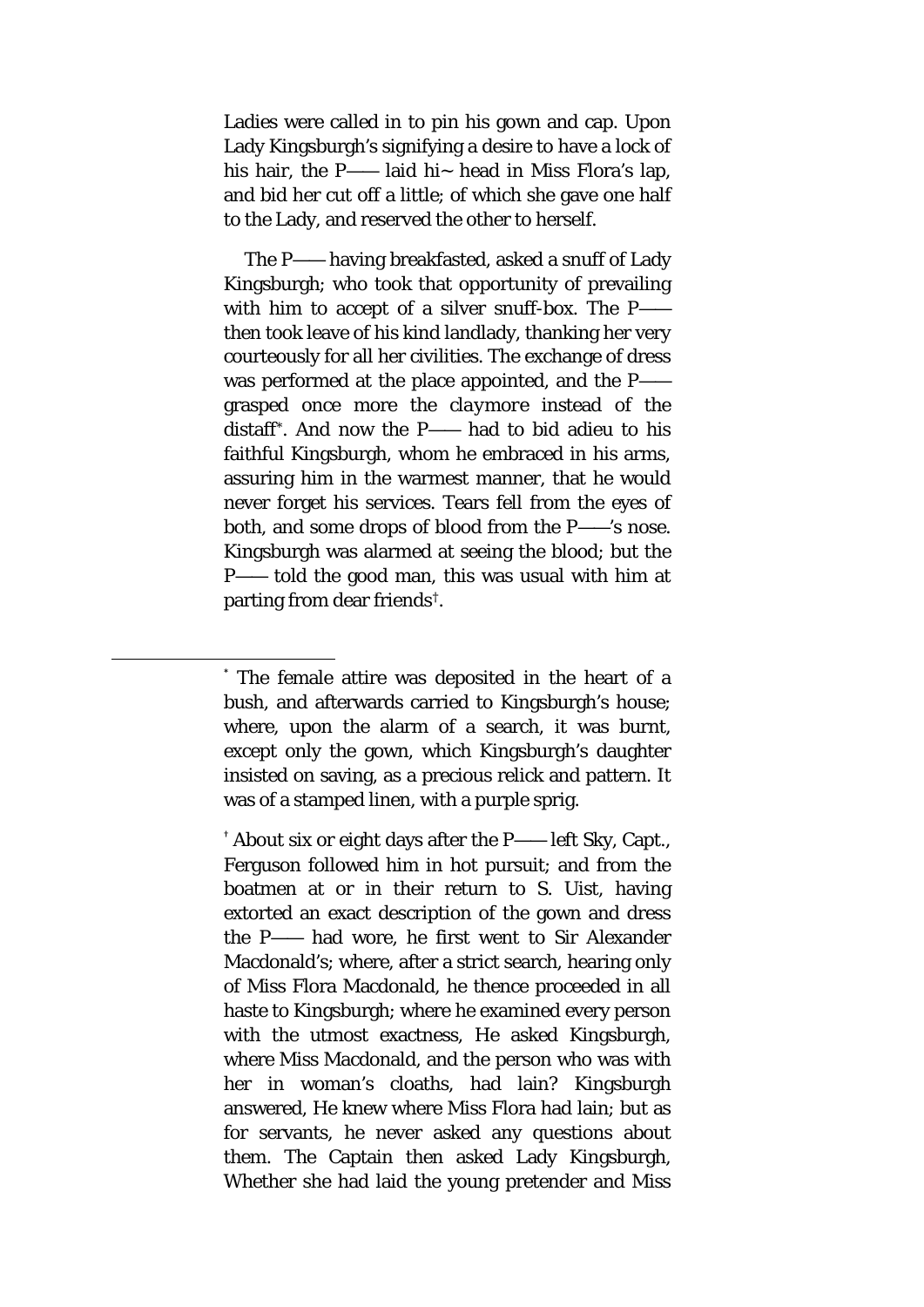Flora in one bed? To which she answered, "Whom you mean by the *young pretender,* I do not pretend to guess; but I can assure you it is not the fashion in Sky to lay the mistress and maid in one bed." "Upon visiting the rooms wherein each had lain, the Captain could not but remark, that the room the supposed maid had possessed was better than that of the mistress.

 $\overline{a}$ 

Kingsburgh was made a prisoner; and by Gen. Campbell's order he went on parole without any guard, to Fort·Augustus where he was plundered of everything, thrown into a dungeon, and loaded with irons. When Sir Everard Fawkener examined him, he put him in mind, how noble an opportunity he had lost of making himself and his family for ever. To which Kingsburgh replied, "Had I gold and silver piled heaps upon heaps to the bulk of yon huge mountain, that mass could not afford me half the satisfaction I find in my own breast from doing what I have done." While Kingsburgh was prisoner at Fort Augustus, an officer of distinction came, and asked him, if he would know the young pretender's head if he saw it? Kingsburgh said, he would know the head very well, if it were on the shoulders.—"But what if the head be not on the shoulders, do you think you should known it in that case?"—In that case, (answered Kingsburgh) I will not pretend to know any thing about it." So no head was brought him.

Kingsburgh was removed hence to Edinburgh castle, under a strong guard of Kingston's light horse. He was at first put into a room with some other Gentlemen, and afterwards removed into one by hinself, without being allowed to go over the threshold, or to see any person, except the officer upon guard, the serjeant, and the keeper; which last was appointed to attend him as a servant. And here he was kept till by the act of grace he was set at liberty on the 4th of July 1747; being thus, as .an author observes, got a whole year's safe lodging for affording that of one night.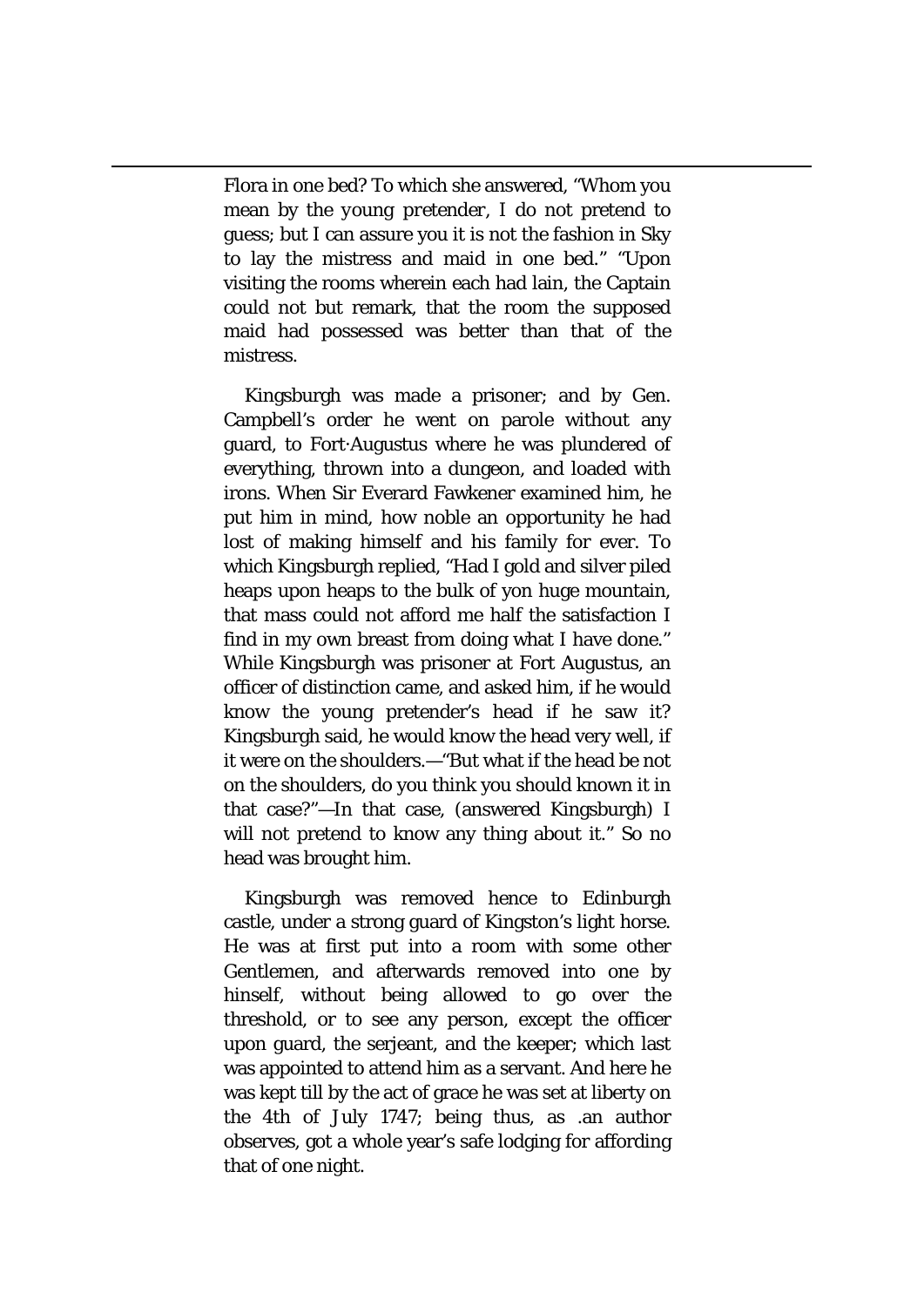The P——, conducted by Neil Macechan, got safe, tho' very wet, to Portree. Here he had the pleasure of meeting once more his female preserver, as well as Donald Roy Macdonald; who, tho' disappointed in his search after the old Laird of Rasay, had got a boat from that island for the P——'s reception, and three choice friends to attend him, *viz.* John and Murdoch, Macleod of Rasay's eldest and third sons, and one Malcolm Macleod. The two last Gentlemen had been in the P——'s service. The P–– would fain have persuaded cripple Donald to accompany him. But Donald had the resolution to resist his importunities, and also to sacrifice his own inclination to the P——'s safety; for his wound did not permit him to move without a horse, which he well judged would have rendered him too conspicuous a companion of the P— —'s privacy. To this faithful friend, therefore, as well as his female preserver, the P—— was obliged to bid a tender farewel; regretting much that he had not a Macdonald to the last[\\*.](#page-19-0)

<span id="page-19-0"></span> <sup>\*</sup> Miss Macdonald, having taken leave of the P——, left Portree immediately, and got safe back to Armadale. She had not been above eight or nine days there, when she was required to attend one Macdonald, whom Macleod of Taliscar had employed to examine her*.*  She set out in obedience to the summons; but had not gone far, till she was seized by a an officer and party of soldiers, who carried her directly on board the Furnace, Capt. Ferguson, Gen. Campbell was on board, and commanded that the young Lady should be used with the utmost civility: that she should be allowed a maid-servant, and every accommodation the ship could afford. Miss Flora finding the boatmen had blabbed every thing, was also fain to acknowledge to Gen. Campbell the whole truth.—About three weeks after, the ship being near her mother's, Miss Macdonald was permitted to go ashore with a guard, to take leave of her friends.—The fair prisoner found now another protector in Commodore (now Admiral) Smith; whose ship soon after came into Leith-road. Thence removed from place to place, till November 28, 1746, she was put on board the Royal Sovereign, lying at the Nore. After five months imprisonment on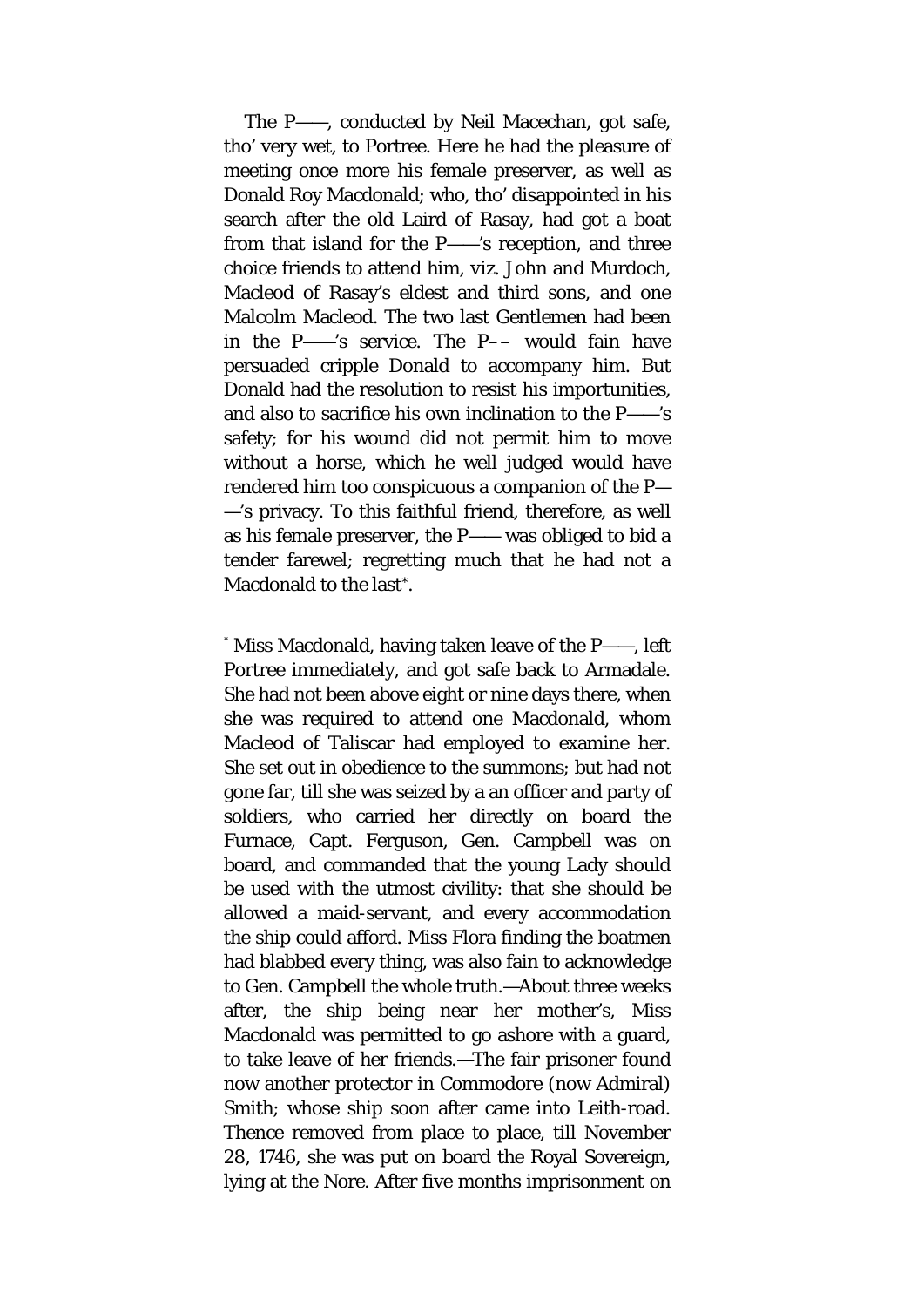Early on July 1, the P—— and his company arrived at Glam in Rasay, a place six miles from Portree. All the houses in Rasay, to the number of some hundreds, being burnt, the P—— lodged two nights in a miserable hut, stretched upon the naked ground, and using a little heath for a pillow; one of the Gentlemen who was at freedom to appear going backwards and forwards, and fetching provisions in a corner of his plaid.

On the 3d of July, the P—— and his company sailed for Trotternish in Sky, in the same small boat, which could not contain above six or seven persons. Soon after the wind rising very high, the crew were for putting back to Glam; but this the P—— opposed, and animated them to push on by a merry highland song. About eleven at night they landed at a place in Sky, called *Nicholson's great rock,* near Scorobreck, in Trotternish, about ten miles distant from Glam. They had a steep rock to clamber up, but got at length to a byre or cow-house belonging to one Mr. Nicholson, about two miles from Scorobreck. Here the P—— took up his head-quarters; and soon after, starting from sleep that had seized him, he cried, *Ah! poor England! poor England!*

The P—— being extremely desirous to have one interview more with Donald Roy Macdonald, dispatched young Rasay from the byre, to find him out if possible. Which Rasay did; but poor Donald's wound being still open, he could not arrive in time to see the P——; who having waited him in vain, till seven in the morning of the 4th;, appointed Murdoch Macleod to meet him at Camistinnawagg, another place in the same island; and set out upon a new progress, attended only by Malcolm Macleod, whose servant he was now to appear. The better to support this character, the P—— would needs carry the: baggage, which consisted of two shirts, one pair of stockings, one pair of brogues, a bottle of brandy,

ship-board, she was transported to London; where she was confined in a messenger's house till July 1747; and then discharged, without being asked a question.

 $\overline{a}$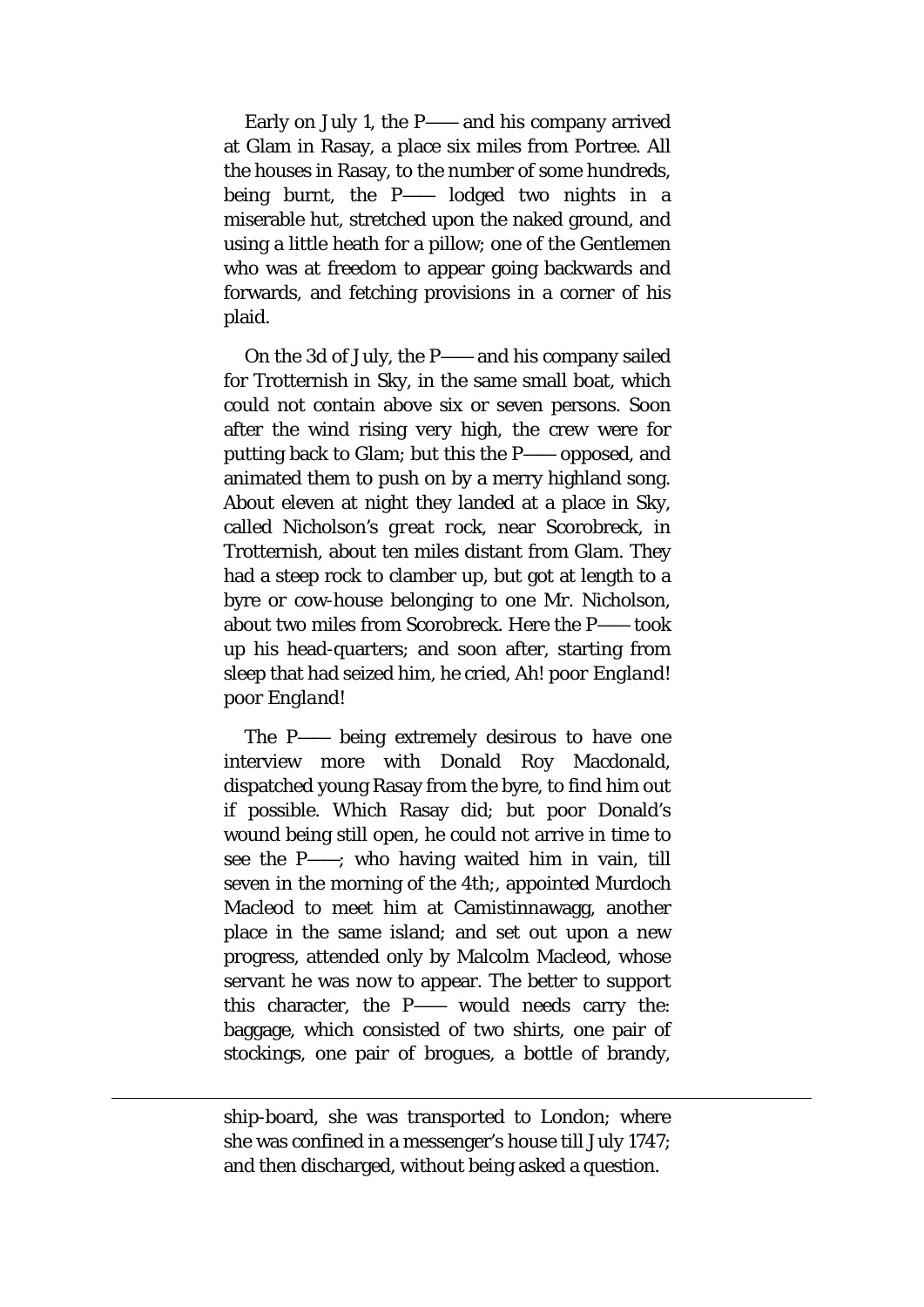some mouldy scraps of bread and cheese, and a stone bottle of water which held three English pints. After walking a good way, the P—— forced his companions to take the only remaining dram in the bottle, declaring he wanted none himself; and observing his own waistcoat too fine for a servant, exchanged it with that of his supposed master. As they approached near Strath, in Macinnon's country, the Captain suggested to the P——, that he now run a great risk of being known, Macinnon's men having been out in his service*.* The P—— therefore putting his wig into his pocket, tied a dirty handkerchief .about his head and pulled his bonnet over it. This was no sooner done than they were actually met by two or three of the Macinnons; who, presently knowing their late master, burst into tears. Malcolm begged them to compose themselves; and, swearing them to secrecy*,* dismissed them. At length the P—— and his companion, after a stretch of twenty four highland miles, through the worst roads in Scotland, arrived at the house of John Macinnon, his companion's brother-in-law; who not being at home, Malcolm introduced the P—— to his sister, as one Lewis Caw, who passed for his servant. After having got some refreshment, of which they stood in great need, the washing of the stranger's feet was no less necessary; for the P—— had slumped to the middle in a bog, whence Malcolm had had difficulty to pull him out; and thus doubly refreshed, they took a few hours rest.

The Captain hearing his brother-in-law was coming, went out to meet him and told him the P— was in his house. John hasted to welcome his guest; and was immediately dispatched to hire a boat for the continent. John applied to the old Laird of Macinnon, who undertook immediately to bring his boat. Upon John's return. Malcolm told the P——, that as he needed no other guide than the old Gentleman, it would be proper for himself to return, lest his absence should raise a suspicion in the military folks, with whom he had secured himself by a surrender. The P— — could not think of parting with Malcolm; but he at last consented. Mean time Macinnon arrived, with his Lady, who had brought in the boat what wine and other provisions they were able to furnish. They all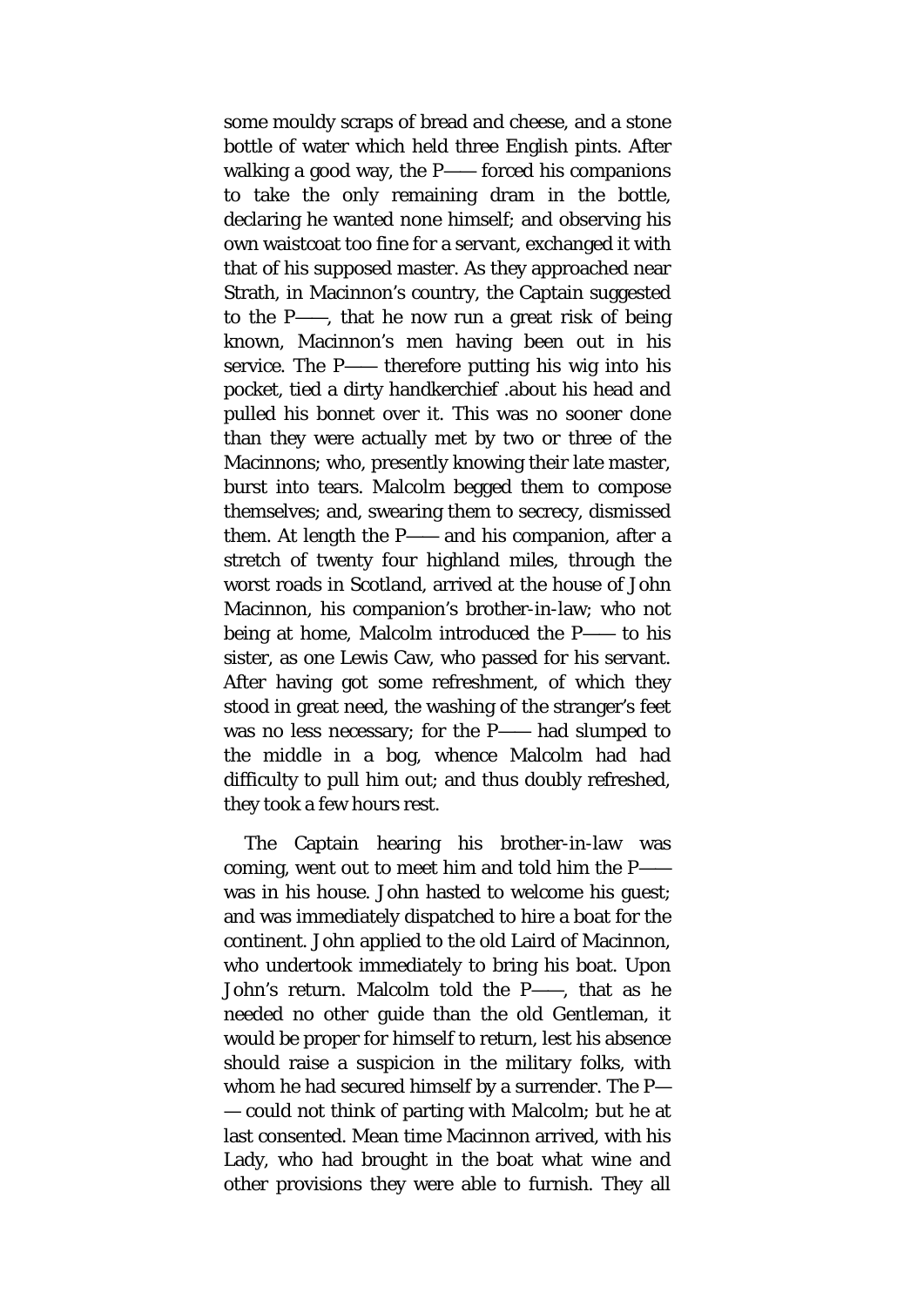dined together in a cave, and the P—— was just about to step into the boat, when he turned suddenly to Malcolm, and said, "Don't you remember I promised to meet Donald Roy Macdonald and Murdoch Macleod at Cammistinnawag?"—"No matter (said the Captain); I'll make your apology."—"That's not enough, (replied the P——) Have you pen, ink, and paper about you? I'll write then a line or two. I'm obliged in good manners to do so." Malcolm having supplied his demands, the P—— wrote the following words.

"God be thanked, I have got off as I intended. Remember me to all friends; and thank them for the trouble they have taken. I am your most humble servant,

*Ellagol, July 4.* 1746.

JAMES THOMSON."

This letter the P—— desired the Captain to deliver; and then, at parting, twice embraced him tenderly, made him a present of a silver stock-buckle, forced him to accept of ten guineas, thanked him very warmly for his faithful services, and expressed most feelingly his regret for the loss of such a companion. Having most gratefully taken leave of the Lady Macinnon, as well as of Capt. Macleod[\\*,](#page-22-0) the P——, old

<span id="page-22-0"></span> <sup>\*</sup> Capt. Macleod having followed the P—— as far as his eye could go, set out on his return home by the way of Kingsburgh; where he related the P——'s late adventures, and failed not to tell the Lady Kingsburgh, that the P—— having one day cast his eyes upon her silver snuff-box, had asked him the meaning of its device and inscription; and that he had explained them In such words as these. The device, Sir, of *two grasping hands,* is used in Scotland as an emblem of a sincere and firm friendship; and the inscription ROB GIB refers to a common Scots saying, *Rob Gib's contract, stark love and kindness*;" that the P— admired the design, and declared he would endeavour to keep the present as long as he lived.—Capt. Macleod had not been long at home, before he was taken prisoner, conveyed into the Thames, and, on the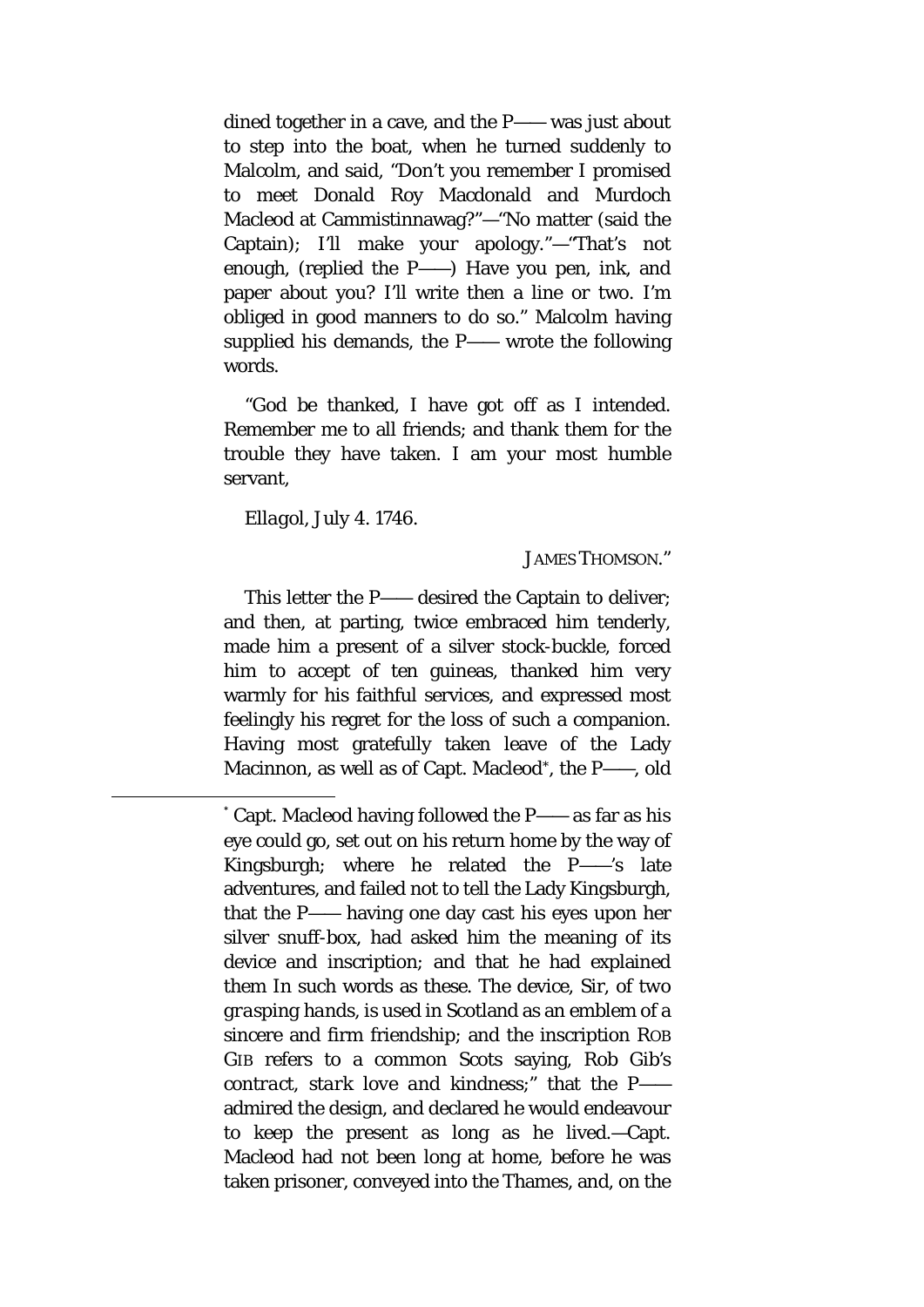Macinnon, and John, Malcolm's brother-in-law, went on board in the evening of the 4th of July.

After a tempestuous voyage, the P—— and his company landed safe next morning about four, on the S. side of Loch-Nevis, near Little Malloch; where they lay three nights in the open fields. The fourth day, old Macinnon and one of the boatmen having gone to seek a cave to lie in, the P——, with John and the other three, took to the boat, and rowed up Loch-Nevis along the coast. As they doubled a point, they were hotly pursued by five men with red crosses on their bonnets, (a badge wore by the highland militia); whose summons to come ashore John had not thought fit to obey: on the contrary, by his words and example, he so animated the three rowers, that they soon outrowed their pursuers, turned another point, and stood in to the shore. The P—— then sprung out of the boat, and, attended by John and another, mounted nimbly to the top of the hill; from whence they beheld the boat with the red crosses returning from their fruitless pursuit.

On this eminence the P—— slept three hours; and then returning down the hill, reimbarked, and crossed the loch to a little island about a mile from Scotus's house. They soon after repassed the loch, and landed at Malloch; where having refreshed themselves, and met again with old Macinnon and servant, they set out for Macdonald of Morar's, about seven or eight miles distant. As they passed a shealing, they spied some people coming towards the road. Whereupon the P— — made John fold his plaid for him, and throw it over his shoulder, with his knapsack upon it; tying a handkerchief' about his head, the better to disguise himself: and now beheld the P—— once more a servant. After receiving a draught of milk from Archibald Macdonald, grandson to Macdonald of Scotus, they pursued their journey, and came to another shealing belonging to old Scotus, where they procured a guide to Morar's bothy, or hut, his house

1st of November 1746, removed to London, where he was detained in a messenger's house till July 1747.

 $\overline{a}$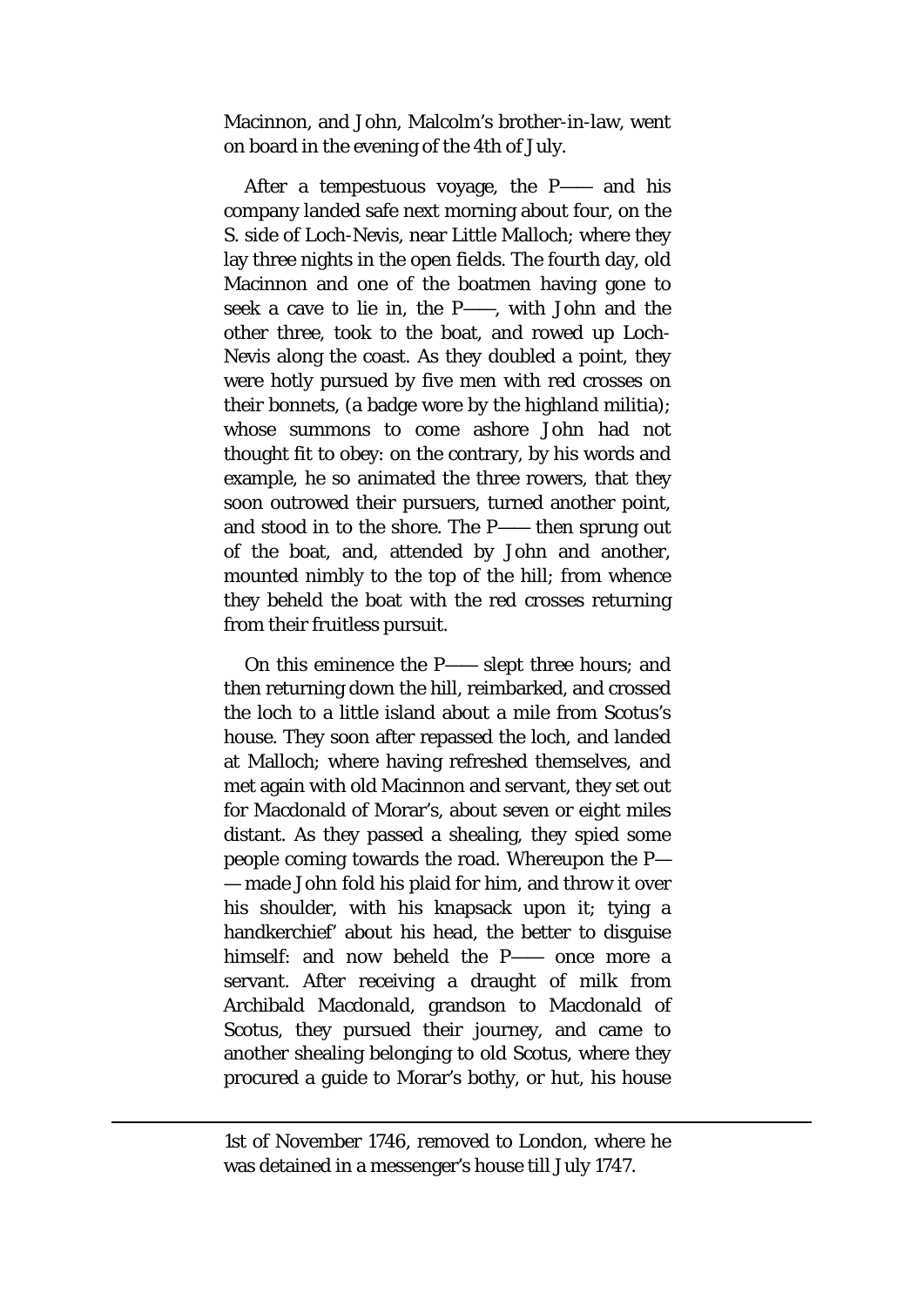having lately been burnt. Morar receiving his guests as well as his situation would permit, conducted them to a cave, where they slept ten hours; during which time he when in quest of young Clanranald. At his return without finding him, the P—— resolved to bid farewel to old Macinnon[\\*](#page-24-0) and Morar, and in the evening to set out with honest John and a guide for Boradale. Here they arrived before day, found the house burnt, and Boradale himself at a bothy hard by. To this Gentleman's charge John Macinnon committed the P——, saying, "I have done my duty, do you yours."— "I am glad of the opportunity, replied Boradale) and shall not fail to take care of him." He proved accordingly as good as his word[†.](#page-24-1) From Boradale's hut, the P—— sent for Glenaladale, a Macdonald of Clanranald's family y. This Gentleman arrived about the 10th of July, brought the P—— intelligence of Lochiel and other friends, and assured him, that the

<span id="page-24-1"></span>† John escaped at this time, having lain near the boat, and got home under cloud of night on the 11th. Here he no sooner landed, than he was made prisoner at his own shealing in Ellagol, by a party of militia under the command of Lieut. Hope, who used him with great civility. But he was afterwards carried to Kilvory; where he was examined, and two of the rowers who were taken with him. One of these was stripped naked, tied to a tree, and whipped with the cat-o' nine-tails, till the blood gushed out of both his sides; and John Macinnon was threatened with the like usage, and with irons, if he did not discover where the P—— was. He was then put on board the Furnace; where he was civilly used by Gen. Campbell. From that ship he was turned over to the Thomas; which lodged him on board of a transport. He was first put ashore at Tilbury-fort; from whence he was removed to the new goal, and discharged the 3d of July 1747.

<span id="page-24-0"></span> <sup>\*</sup> Old Macinnon was taken at Morar, in his return home. He lay prisoner for some time on ship-board in the Thames, then at Tilbury-fort, and was thence removed to the new goal, S0uthwark. In 1747 he was removed into the custody of a messenger, and is set at liberty within these few weeks.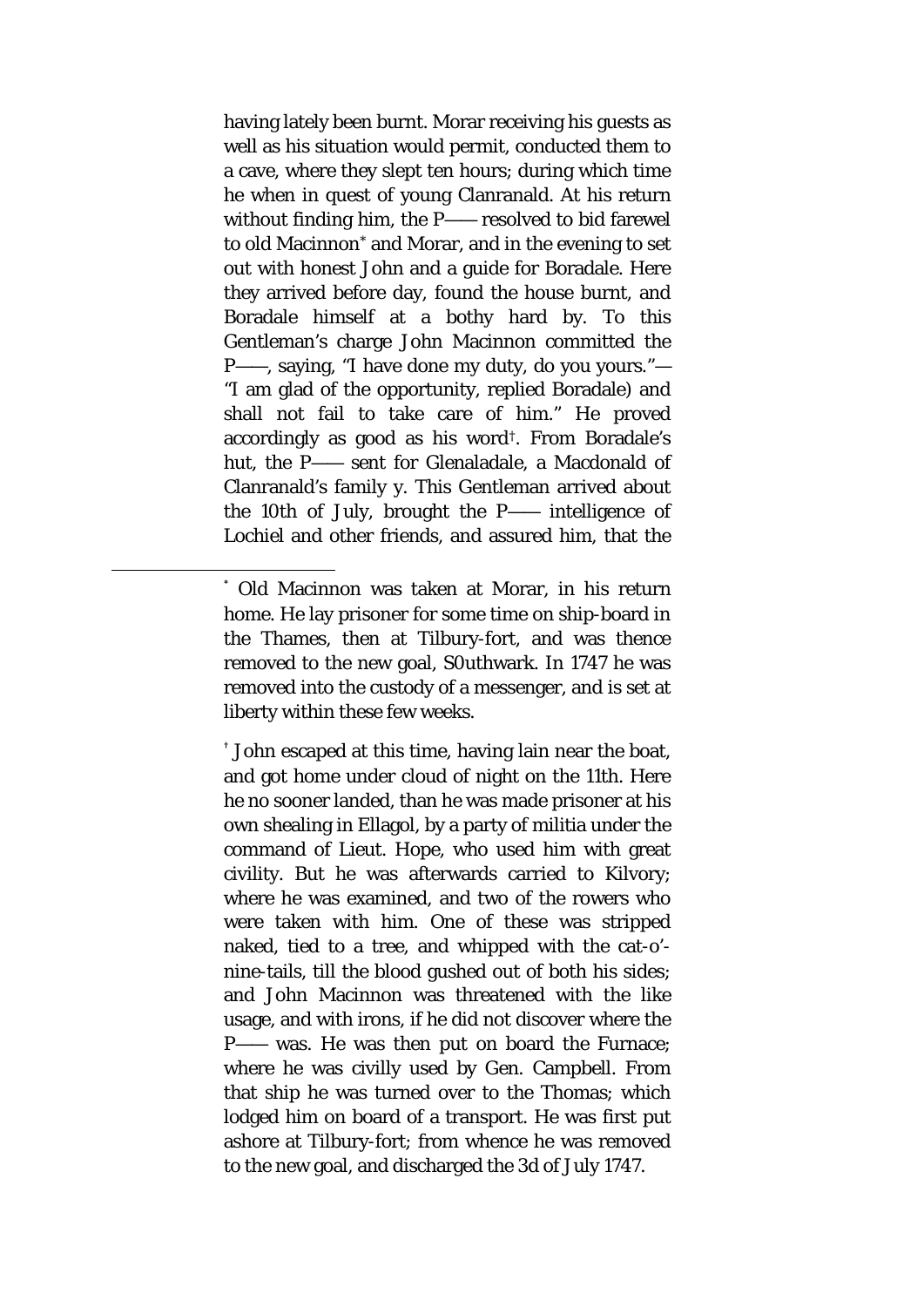loss at Culloden and after the battle, was not near so great as O Sullivan and O Neille had told him.

The P—— then proposed to go to Lochaber, where he believed Lochiel was. But as all the passes were closely guarded, it was deemed at that time impracticable. For one line was formed from Inverness to Fort-Augustus, and from thence to Fort-William; and another from the head of Loch-Arkaig, to stop all the avenues of Lochaber. The P— continued therefore some days in Glen-Biasdale, or Boradale, till he heard of Gen. Campbell's arrival with 400 men on one side of him, and of Capt. Caroline Scot's with 500 more on the other. There having got some intelligence of the P——, were forming a circle round him, not above two miles distant. In this situation the P—— was advised to get, if possible, to the braes of Glenmoriston; to sculk there and in Lovat's country till the passes should be opened. He sent for Donald Cameron of Glenpean to be his guide. That Gentleman came accordingly, and in the night conducted the P—— safe through the guards who were in the pass; being obliged to creep upon all fours so close to the tents, that they heard the soldiers talking to one another. As the P—— continued his progress to Glenmoriston, attended only by Glenaladale, the latter one day lost his purse, with forty guineas in it. This being their whole joint stock, Glenaladale begged the P—— to rest himself behind an adjacent hill, till he should go back and seek it. This the P—— opposed: but in vain; his attendant assured him they had not walked far since he had lost it.

The P——, at his post, was meditating on the goodness of providence, in preserving him hitherto amidst the greatest dangers; when, at a distance, he spied a party of soldiers advancing. He immediately hid himself as well as he could; yet so as to see the soldiers pass by not far from him, and then take the very rout he and Glenaladale would have taken had not the purse been lost. The P—— eyed them as far as he could; and soon after his friend returned with the purse. As they had joined in regretting their loss, they now joined in thanks to heaven, and steered their course another way.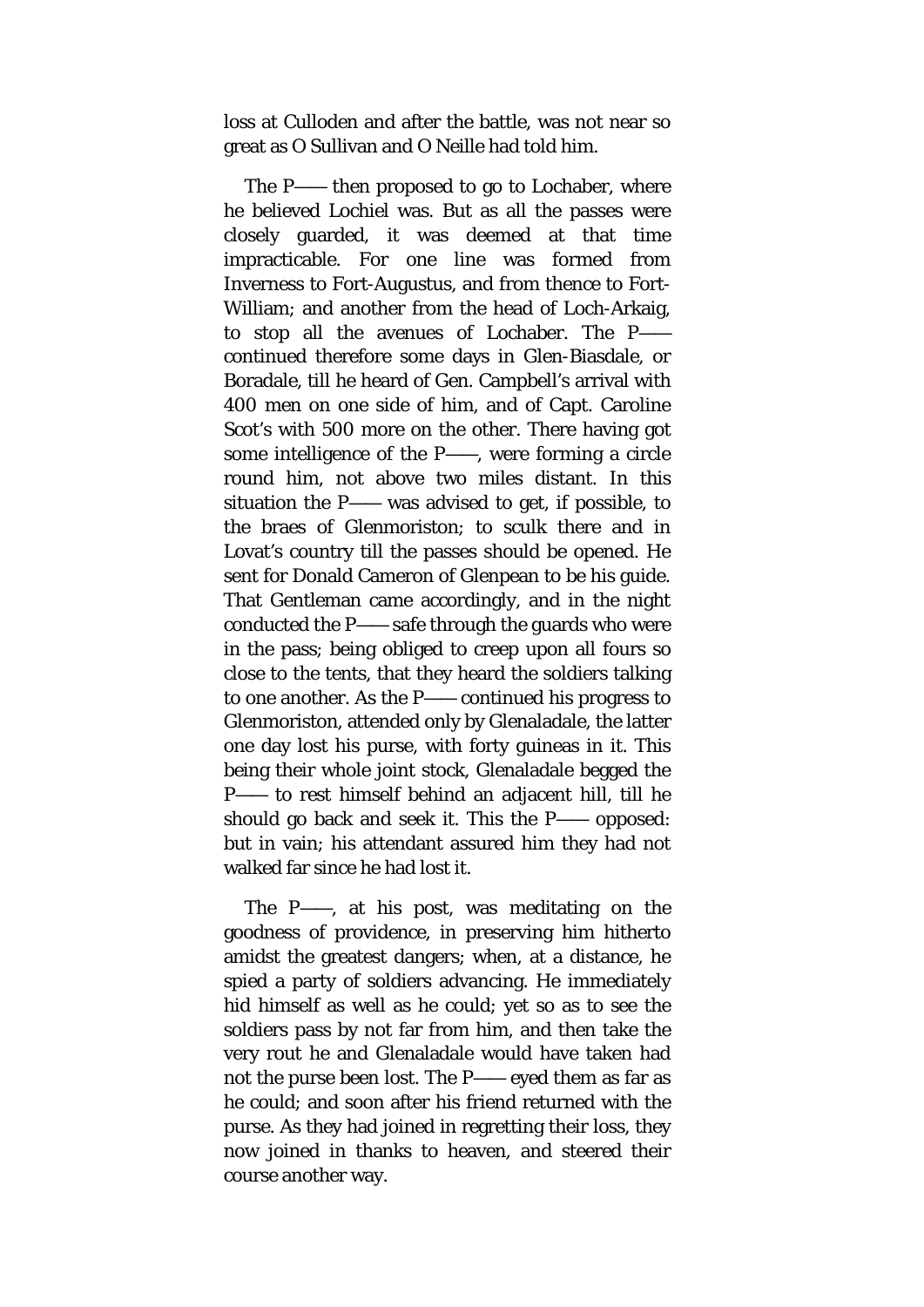They got safe into Glenmoriston about the 15th, but were almost famished, having been forty eight hours without meat, when Glenaladale found out six men, who had been in the P——'s army, and rejoiced to have it in their power to do him further service, which they accordingly did of various kinds. With Glenaladale and these men the P—— continued between the braes of Glenmoriston and Glen-Strathferrar, till the guards were removed, and the passes opened. The soldiers and militia soon after, believing the P—— to be killed, from the sudden motion of a certain great officer, and the certainty of one at least, if not more being killed for him, began to be less strictly watchful than before; by which means the P—— escaped from place to place with less danger.

About the beginning of August, he went with his new retinue into Lochaber, to Achnasual on the side of Loch-Arkaig, two miles from Achnacarie, the seat of Lochiel. They brought no provisions, expecting to be better supplied in this country. But how greatly were they disappointed, when they found it burnt, and all the cattle drove away! In great distress they remained some time; when, at last, one of the Glenmoriston men spied a single hart, which he took aim at, and shot: and this, without bread or salt, afforded present subsistence to the P—— and his company. The P— and Lochiel now sent in quest of each other. Lochiel's messenger found the P—— in a hut built on purpose, between Achnasual and Loch-Arkaig. He was barefooted, and a long beard, a dirty shirt, an old black kelt coat, a plaid, and a philibeg, with a pistol and durk by his side; but chearful withal, and in good health. When he was informed of his dear Lochiel's safety, he thrice gave solemn thanks to God.

The P—— proposed going immediately to Lochiel; but understanding there was a rumour of his having passed Coiryerg with Lochiel and thirty men, which might probably occasion a search in those parts, he resolved to stay some time longer where he was. Soon after he dispatched Glenaladale to look out for ships on the west coast; and dismissed the Glenmoriston men, having no further occasion for their service.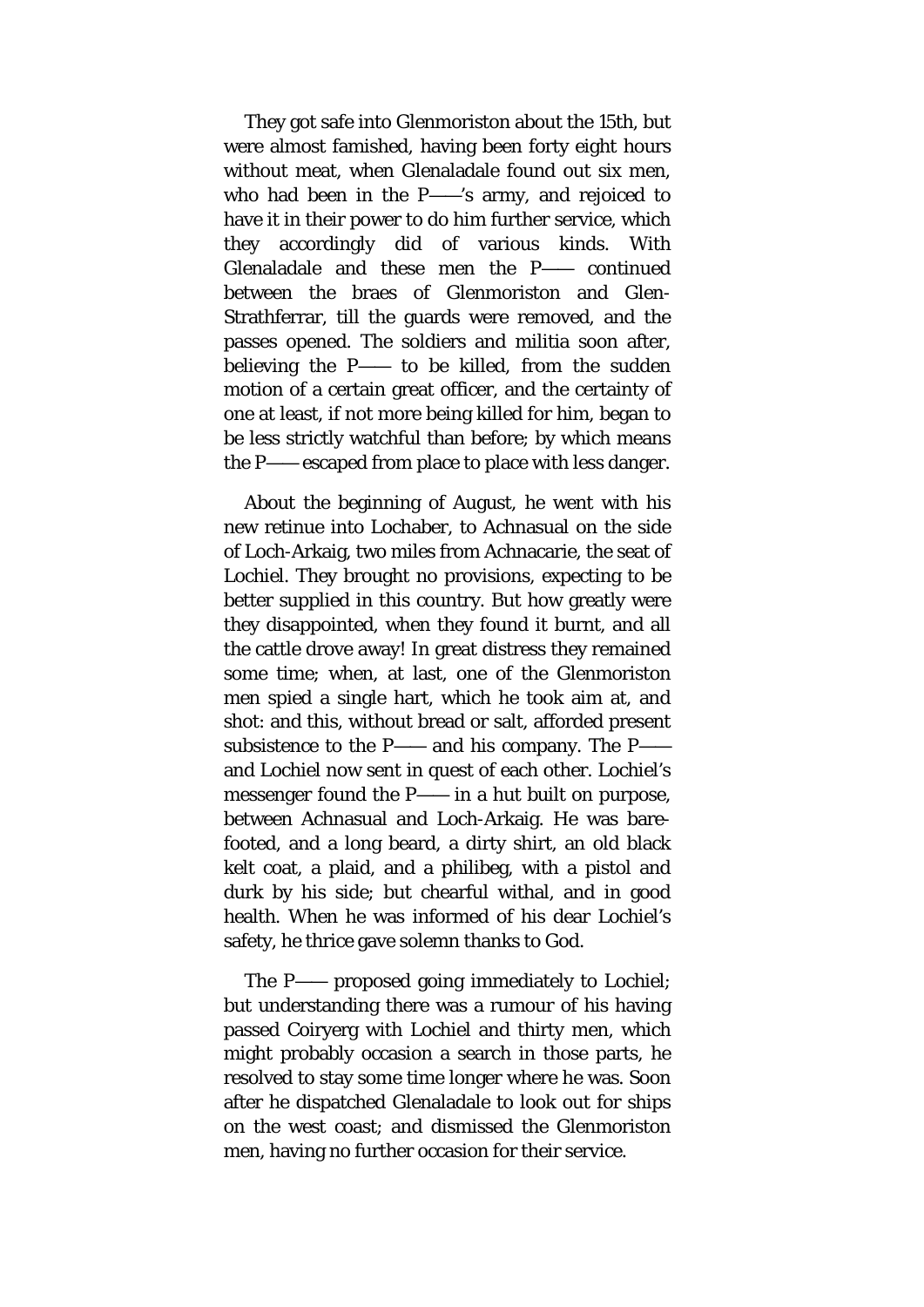In this neighbourhood the P—— continued, moving between three differents huts, till about the 10th of August; the sons of Cameron of Cluns, Mr John Cameron, an itinerant preacher stationed at Fort-William, who had joined the P——'s army, and Capt. Macraw of Glengary's regiment, being his chief attendants.

As they were one day in the hut which Cluns had built for his family after his house was burnt, one of that Gentleman's children gave an alarm of the enemy's approach. Mr Cameron awoke the P—— (it being about eight in the morning), and told him that a body of enemies was in sight. The P—— arose very composedly, called for his gun, and having assembled his few friends, he examined all their pieces, which were in pretty good order, and exhorted them to sell their lives as dear as they could: "For my own part, (said he) I have been bred a sportsman, and can charge quick; am a tolerable marksman, and shall be sure of one at least."

He then marched at the head of his handful to a neighbouring hill, that had a commanding prospect of Glenkengie; whence he detached Cluns and Mr Cameron to reconnoitre more closely*,* resolving that night to go to the top of Mullantagart.

When these two scouts had got to the Strath of Cluns, the women told them, that the party were 200 of Loudon's regiment, under Capt. Grant of Knockando in Strathspey; that they had carried off ten milk-cows, which Cluns had bought after being plundered of his own; that they had found out the hut in the wood of Tervalt; and that they said they were gone to fetch Barrisdale's cattle to the camp. From the braes of Glenkengie the P—— moved to those of Achnacarie, wading through the water of Arkey up to mid-thigh.

In a day or two, Locgary and Dr Cameron brought it as Lochiel's opinion, that the P—— would be safer where Lochiel was sculking; which was very agreeable news to the P——.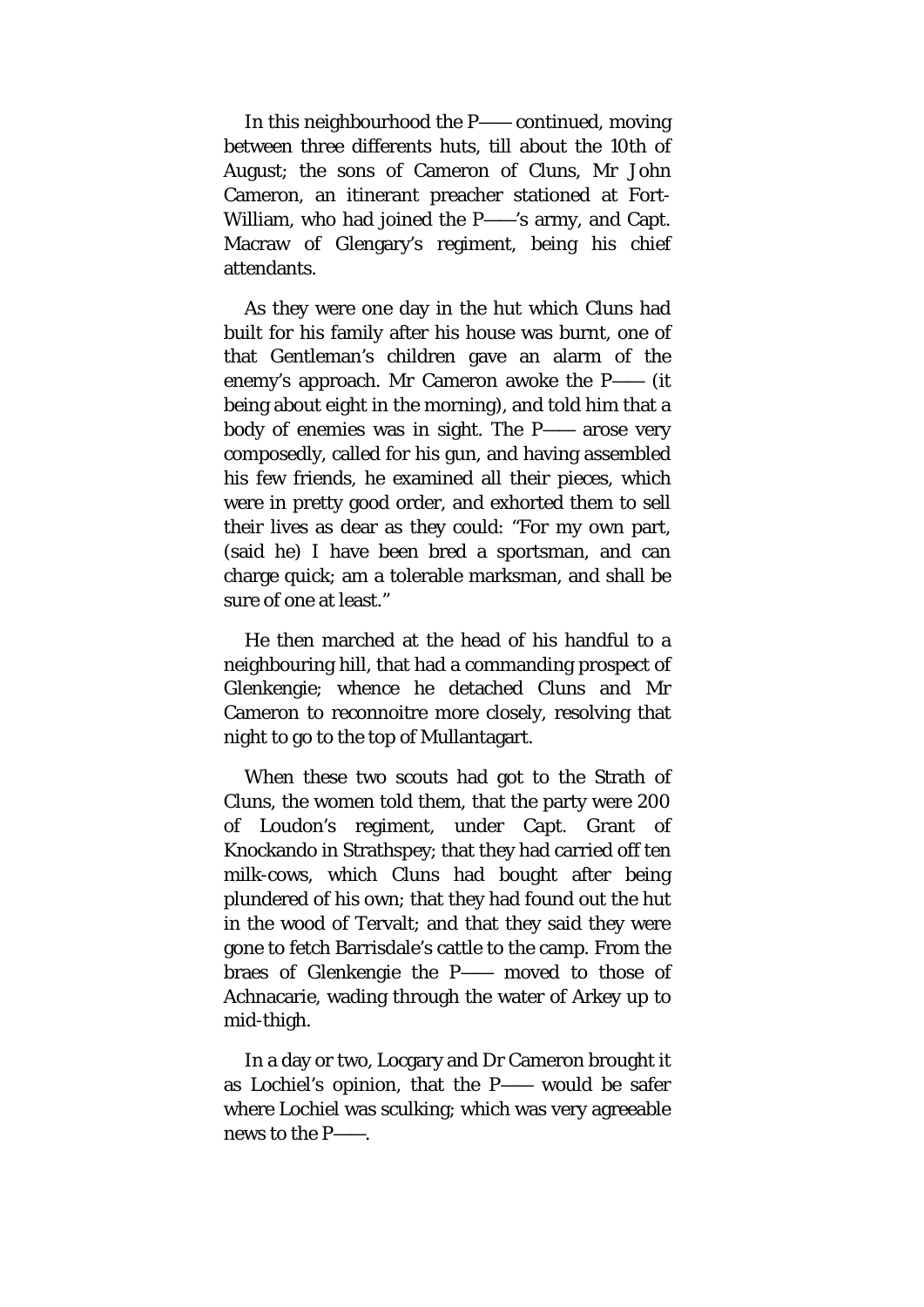Next night the P—— set out with Lochgary, Dr Cameron, Cluns's son Alexander, Mr John Cameron the preacher, and three servants, they travelled in the night, and slept all the day, till they got to Lochiel; who was then among the hills between the braes of Badenoch and Athol. I pretend not to describe the conflict of passions that struggled in the P—— and Lochiel at meeting: this is to be felt, not read.

About the middle of September, Mr Cameron was sent southward, to hire a ship to carry them off from the east coast. The ship was accordingly provided, and a messenger dispatched to give the proper notice. But, before his arrival, two friends who had been employed to watch on the west coast, had brought accounts that two French ships waited the P—— at Moidart.

The P—— set out that very night, but not without sending to all his friends around an offer of the same opportunity. Some arrived in time; several had not the good fortune. The P—— reached Moidart Sept. 19. 1746; and, after seeing all his friends into the ships, imbarked next day on board the Bellona of St Malo's, a Nantes privateer, of 32 carriage and 12 swivel guns, and 340 men, brought thither by Col. Warren of Dillon's regiment, who had gone over to France for that purpose. They immediately set sail for France; where they landed safely at Roscou, near three leagues west of Morlaix, on the 29th of the same month, after a pleasant voyage; tho' narrowly escaping Adm. Lestock's squadron, which was then on the coast of Bretagne.

The Bellona was taken, on the 2d of February following, by three men of war, the Eagle, the Edinburgh, and the Nottingham. The P——'s expulsion out of France in November 1748, is as well known to the publick, as his progress since has eluded its penetration. Both these being therefore impertinent to the present design, I shall leave it with the candid world to judge, whether prejudice or truth hath dictated the character Malcolm Macleod gave of the P——, "That he is the most cautious man he ever saw, not to be a coward; and the bravest man, not to be rash;" or that other expressed by Mr Cameron; who